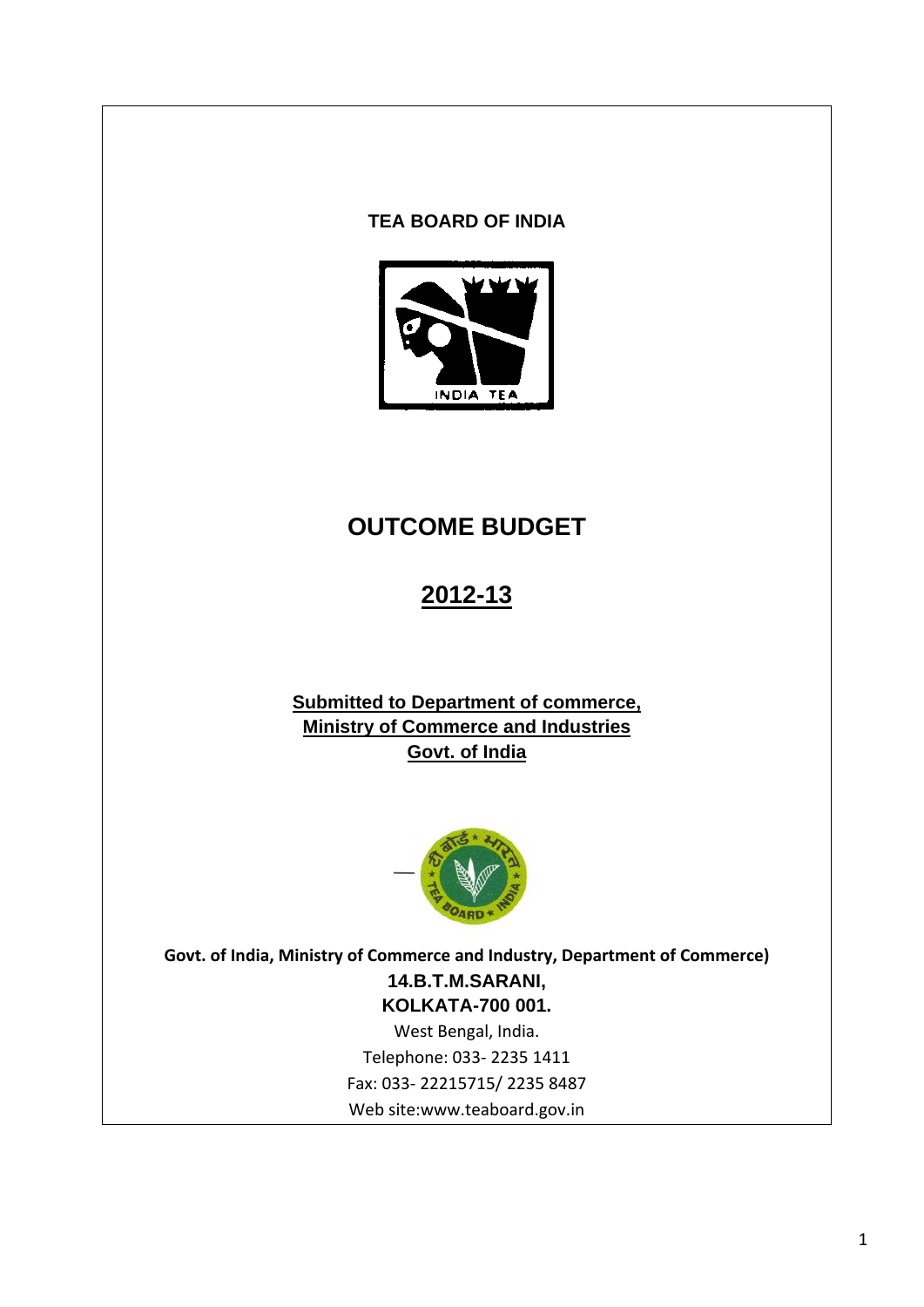# **Contents**

| SI.No                   | <b>Chapter</b>                                                                                                                                                                                                          | <b>Page Number</b> |
|-------------------------|-------------------------------------------------------------------------------------------------------------------------------------------------------------------------------------------------------------------------|--------------------|
| $\overline{\mathbf{1}}$ | Chapter-I                                                                                                                                                                                                               |                    |
|                         | Brief introductory note on the functions of the Tea Board,<br>organizational setup, list of major programmes/schemes<br>implemented, the mandates, goals and policy framework of the<br>Tea Board.                      | $3 - 8$            |
| $\overline{2}$          | <b>Chapter-II</b>                                                                                                                                                                                                       | $9 - 16$           |
|                         | Financial outlays and projected physical outputs and outcomes<br>for the year 2012-13.                                                                                                                                  |                    |
| $\mathbf{3}$            | <b>Chapter-III</b>                                                                                                                                                                                                      | $17 - 22$          |
|                         | Reform measures and policy initiatives taken by the Department.                                                                                                                                                         |                    |
| $\overline{\mathbf{4}}$ | <b>Chapter-IV</b>                                                                                                                                                                                                       |                    |
|                         | Review of past performance both in physical and financial terms.<br>fixed<br>for<br>various<br>parameters/<br><b>Targets</b><br>activities<br>and<br>achievements thereof cover the scheme-wise evaluation.             | $23 - 24$          |
| 5                       | Chapter $- V$                                                                                                                                                                                                           |                    |
|                         | Summary of the financial review of both Plan as well as Non-<br>Plan Schemes - overall trends in expenditure vis-à-vis budget<br>expenditure/revised estimates in recent years (2007-11)<br>including the current year. | 25                 |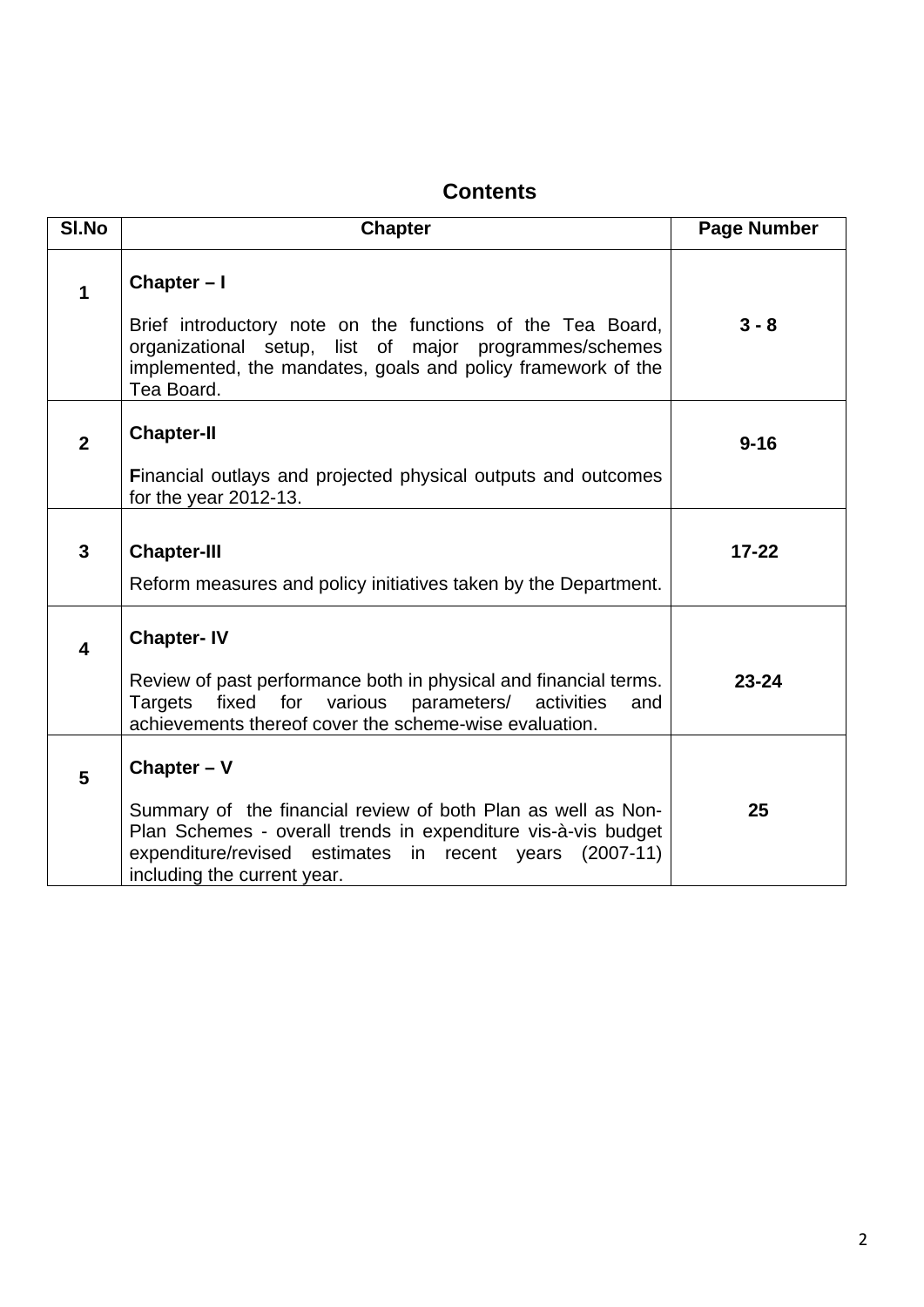# **Chapter-I**

# **THE FUNCTIONS AND ORGANIZATIONAL SET UP OF TEA BOARD**

### **Constitution of the Board**

The Tea Board, set up under section 4 of the Tea Act, 1953, was constituted on 1st April 1954 and works towards overall development of the tea industry in India.

### **Organisation of the Board:**

The Board is headed by a Chairman and consists 30 members appointed by Government of India representing the Parliament(3), owners of tea estates(8), Governments of principal tea growing states(6), workers unions (5),Manufacturers of tea (2), consumers(2) and other interest(2). The tenure of the Board is three years and it is reconstituted every three years. The Board is assisted by four standing committees viz 1. Executive committee on administrative matters, 2. Export promotion committee on export promotion issues, 3. Labour Welfare Committee on welfare of the plantation workers and their wards and 4. Development Committee on the issues relating to development of tea industry.

### **Functions of the Board:**

The functions of the Board are defined in the Tea Act, 1953. The focus of the Board is directed towards development of the Tea industry and trade especially in the sphere of production, extension of area under cultivation, improvement in the quality of tea, promotion of Co-operative efforts of growers, and research and development efforts in tea, undertaking promotional campaigns for increasing export of tea and regulatory functions such as issuance of Exporter's License, Tea Waste Licence, Tea Warehousing Licence, etc. Tea Board also plays a major role in the collection & dissemination of tea statistics and in the adoption of a few Welfare measures for workers of tea gardens, which are not covered under statutory provisions such as the Plantation Labour Act, 1951.

The primary functions of the Tea Board are briefly as under:

- a) Rendering financial and technical assistance for cultivation, manufacture and marketing and Export Promotion of tea.
- b) Extending financial support for Research and Development activities for augmentation of tea production and improvement of tea quality.
- c) Extending financial assistance to the plantation workers and their wards through labour welfare schemes.
- d) Assistance to the un-organised small growers sector both financially and technically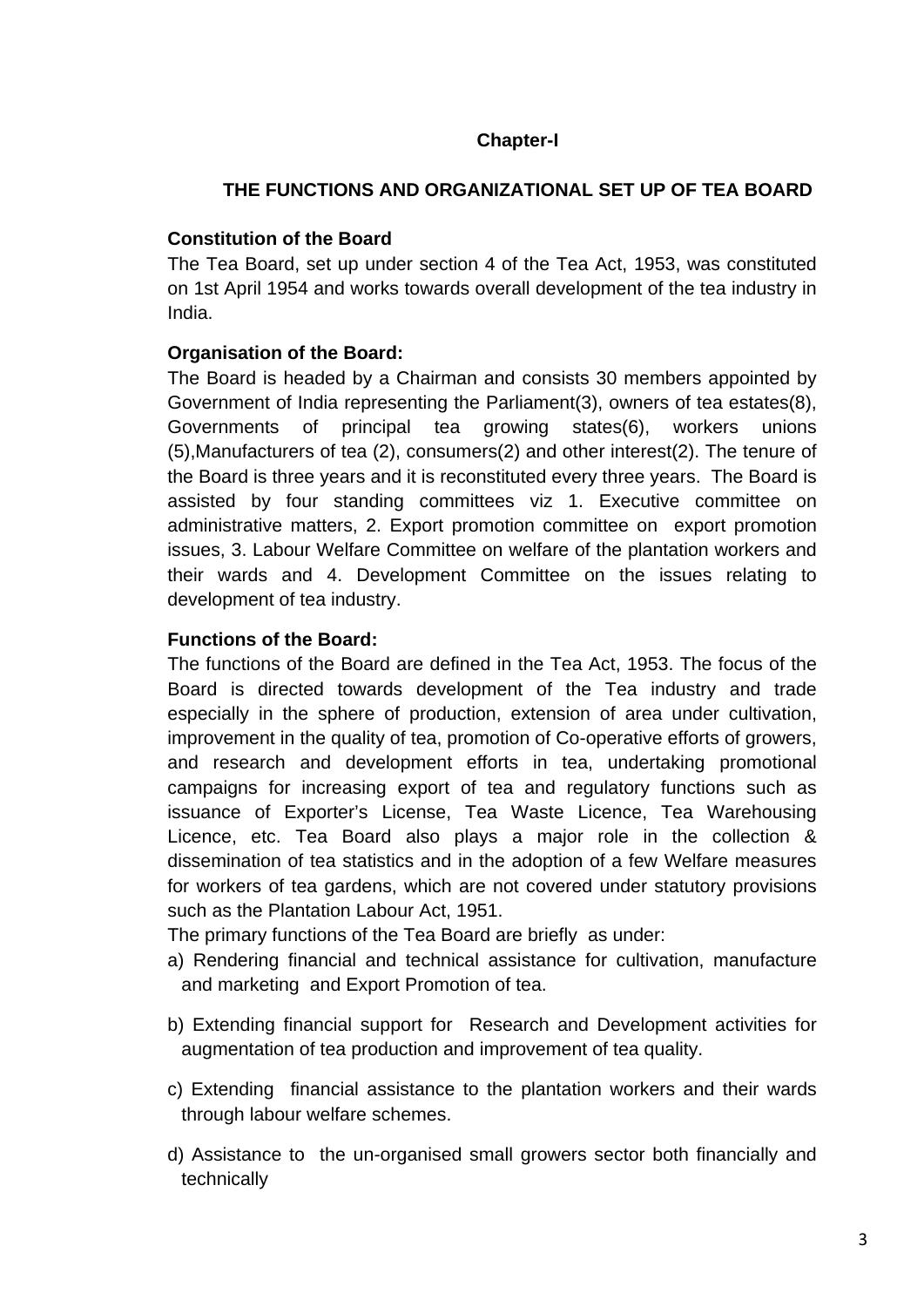- e) Collection and dissemination of Statistical information
- f) Such other activities as are assigned from time to time by the Central Government.

**Source of Funds**: Funds are made available to the Board by the Government through Plan and Non-Plan Budgetary allocations.

The Non-Plan funds are being used exclusively for the administrative and establishment charges of the Board and Plan funds are used for all other activities.

**Administrative Set-up:** The head office of the Board is located in Kolkata, West Bengal and it is headed by Chairman and being assisted by Deputy Chairman and two Executive directors who are stationed at Guwahati and Coonoor. The Board has sixteen (16) offices within India and three (3) abroad located in the following places:

 **Overseas offices** : London, Dubai, and Moscow. All these foreign offices of the Board are designed to undertake the various promotional measures to boost up export. These offices also act as a liaison offices for interaction between importers and Exporters.

 **Offices within India**: The Regional/Sub-Regional Offices which are under the direct control of HO and of Executive Directors are located as follows :

|                                             | Offices under direct   Offices under Executive | Offices under Executive |  |  |
|---------------------------------------------|------------------------------------------------|-------------------------|--|--|
| control of Head office   Director, Guwahati |                                                | Director, Coonoor.      |  |  |
| New Delhi                                   | Guwahati                                       | Coonoor                 |  |  |
| Mumbai                                      | Silchar                                        | Chennai                 |  |  |
| Siliguri                                    | Jorhat                                         | Kochi                   |  |  |
| Palampur                                    | Dibrugarh                                      | Kottayam                |  |  |
| Kurseong                                    | <b>Tezpur</b>                                  | Tea Nook, Tirumala      |  |  |
| Jalpaiguri                                  | Agartala                                       |                         |  |  |
|                                             |                                                |                         |  |  |

**Tea Board Research Centre**.:The Darjeeling Tea Research & Development Centre is located at Kurseong headed by a Project Director.

### **Functional activities of Departments in the Head Office:**

- a) The Secretariat looks after Establishment / administrative issues
- b) The Finance wing is responsible for the maintenance of accounts, release of financial assistance to tea gardens and internal audit.
- c) The Development Directorate is responsible for formulation and implementation of various developmental schemes and rendering assistance to the industry in the procurement, distribution and movement of essential inputs
- d) The Promotion Directorate looks after the works relating to Marketing and Promotion of tea in India and abroad.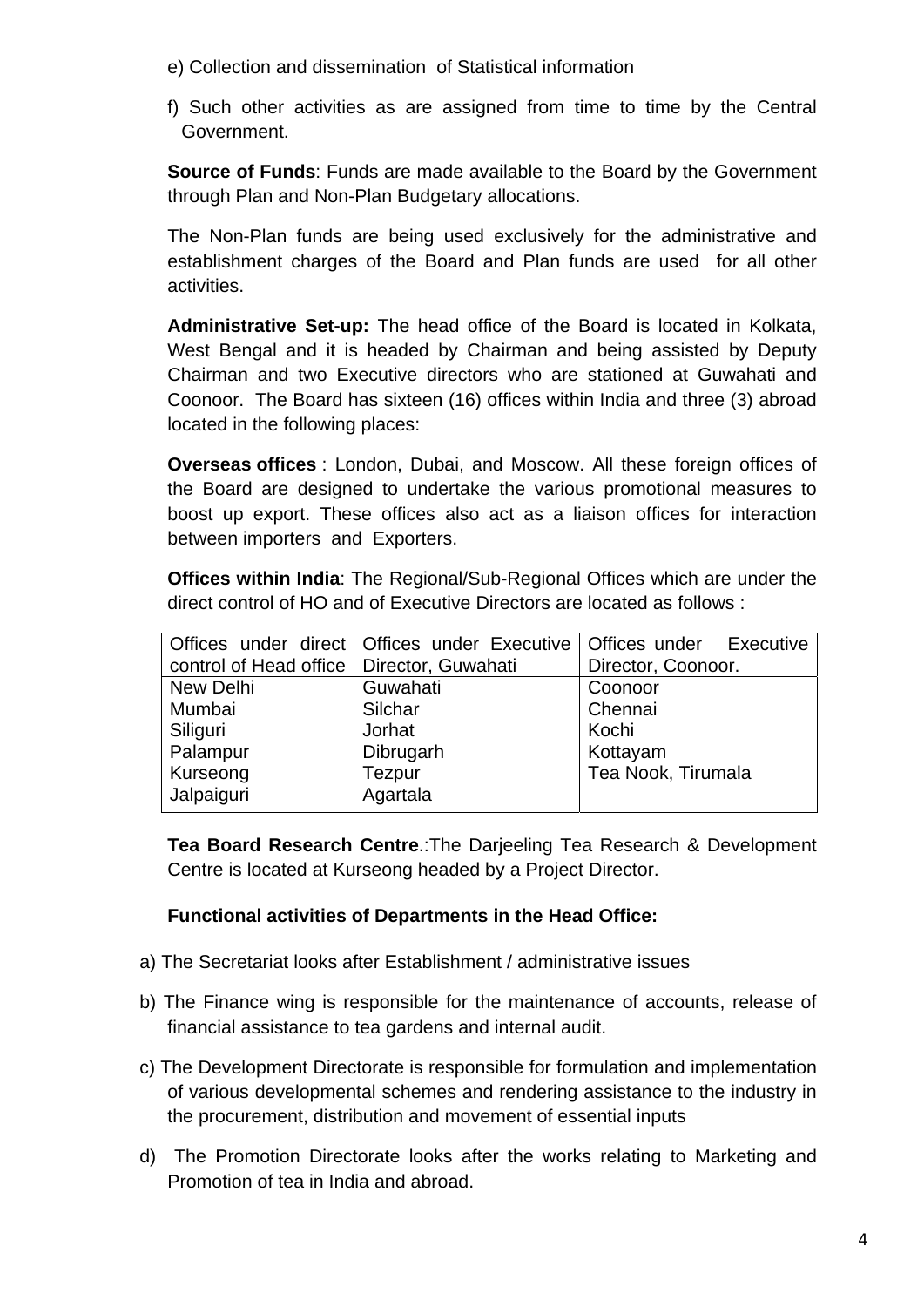- e) The Research Directorate is responsible for co-ordination of tea research carried out by the different tea research institutions in the country and monitoring the functions of the Tea Board's own Research Station.
- f) The Licensing Department is responsible for issue of licenses, to tea producers, manufacturers, exporters, brokers, auction organisers & monitoring of the movement of "Tea Waste"
- g) The Labour Welfare Department looks after the work relating to implementation of welfare schemes of the Board, which are not covered under the Plantation Labour Act, 1951.
- h) The Statistics Department is responsible for the collection of statistics relating to tea area production, export and all other related data and carrying out technoeconomic surveys of various tea growing areas in the country including cost studies.
- i) Hindi Cell is responsible for the implementation of the provisions of Official Languages Act and various related measures.
- j) Darjeeling Tea Research and Development Centre: The Board has its own Tea Research Centre at Kurseong. In this Centre, field as well as laboratory experimentations are carried out on specialised topics of replantation, young tea management, crop physiology, clonal selection, bio-pesticides, residual toxicity, fertility status and nutrition uptake of tea, flavoury components and manufacturing technique of flavoury tea etc. DTR&DC also publishes a number of scientific papers and technical bulletins as part of transfer of technology besides undertaking advisory visits to tea estates.

### **Manpower of the Board:**

The total man-power of the Board as on 31.03.2011 was 602 .The break up existing strength of the Officers and staff members under different categories in offices of the Board in India and abroad is as shown in the Table-1.

|   |                                           | Group A | Group B | Group C | Group D | Total |
|---|-------------------------------------------|---------|---------|---------|---------|-------|
|   | <b>Head Office</b>                        | 21      | 99      | 207     | 8       | 335   |
| 2 | Regional/Sub<br><b>Regional Offices</b>   | 14      | 77      | 164     | 3       | 258   |
| 3 | On deputation to<br><b>Tea Board</b>      | 8       |         |         |         | 8     |
| 4 | on deputation to<br>other<br>organization |         |         |         |         |       |
|   | Total                                     | 43      | 177     | 371     |         | 602   |

# **TABLE -1 Group wise man power of the Board in India as on 31.03.2011**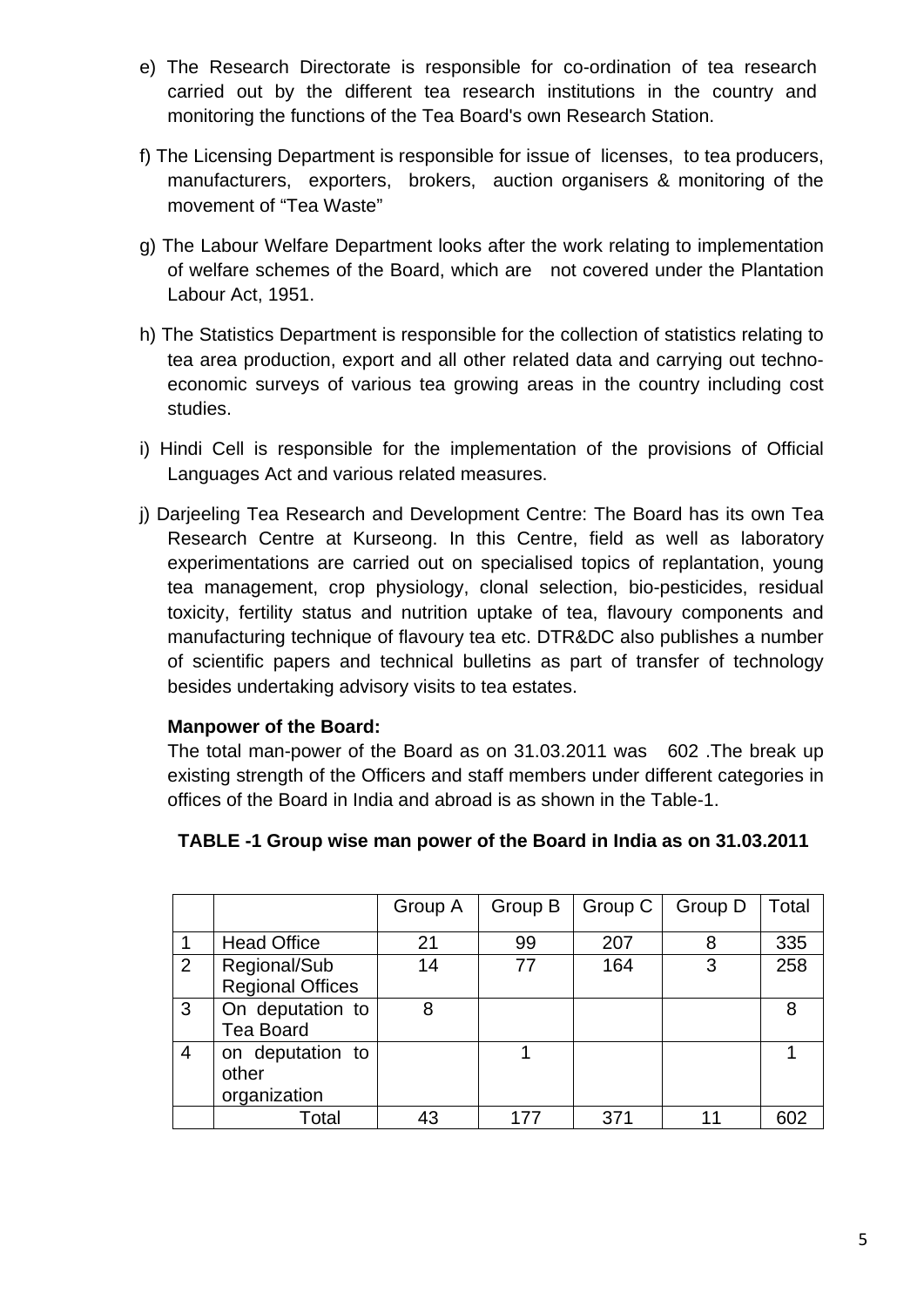# **PROGRAMMES/SCHEMES AND COMPONENETS OF DIFFERENT SCHEMES:**

# **XI Plan Schemes:**

The following five schemes have been approved for implementation during the Eleventh Five Year Plan period.

|    | <b>Plantation Development Scheme</b>                          |
|----|---------------------------------------------------------------|
|    | <b>Quality Upgradation and Product Diversification Scheme</b> |
| -3 | <b>Market Promotion Scheme</b>                                |
|    | <b>HRD Scheme</b>                                             |
| 5  | Research & Development                                        |

 The objectives of the schemes and the approved outlay for the XI Plan period are as under:

| SI.No          | Name of the             | <b>Approved</b>   | Objective                                              |
|----------------|-------------------------|-------------------|--------------------------------------------------------|
|                | Scheme                  | outlay for XI     |                                                        |
|                |                         | Plan period.      |                                                        |
|                |                         | <b>Rs. Crores</b> |                                                        |
| 1.             | Plantation              | 316               | Productivity<br>improvement<br>through                 |
|                | Development             |                   | replanting,<br>rejuvenation<br>pruning<br><u>&amp;</u> |
|                | Scheme                  |                   | consolidation through infilling of vacancies,          |
|                |                         |                   | and creation of irrigation and drainage                |
|                |                         |                   | facilities. Special focus on Small<br>tea              |
|                |                         |                   | gardens for enhancing productivity and                 |
|                |                         |                   | quality, new planting in small holdings in             |
|                |                         |                   | hilly areas, encouraging small growers to              |
|                |                         |                   | organize themselves into self help groups/             |
|                |                         |                   | tea producers societies etc                            |
| $\overline{2}$ | Quality                 | 230               | To provide financial assistance to needy               |
|                | Upgradation and         |                   | tea gardens/ factories for augmenting the              |
|                | Product                 |                   | processing capacity, creation of new                   |
|                | <b>Diversification</b>  |                   | facilities to product diversification<br>like          |
|                | Scheme                  |                   | green tea and other speciality teas, setting           |
|                |                         |                   | up of modern blending/ packaging units,                |
|                |                         |                   | installation of orthodox tea manufacturing             |
|                |                         |                   | machinery, and incentive for orthodox                  |
|                |                         |                   | production,<br>ISO/HACCP/Organic<br>tea                |
|                |                         |                   | certification for tea manufacturing units/             |
|                |                         |                   | gardens                                                |
| 3              | <b>Market Promotion</b> | 119               | Boosting<br>through<br>various<br>export               |
|                | Scheme                  |                   | generic promotion for new tea<br>measures,             |
|                |                         |                   | markets as also for domestic consumption,              |
|                |                         |                   | protection<br>brand<br>promotion,<br>Οf                |
|                |                         |                   | Intellectual Property Rights(IPRs), Gis                |
|                |                         |                   | strengthening auction system<br>through                |
|                |                         |                   | introduction<br>of<br>appropriate<br>electronic        |
|                |                         |                   | format etc                                             |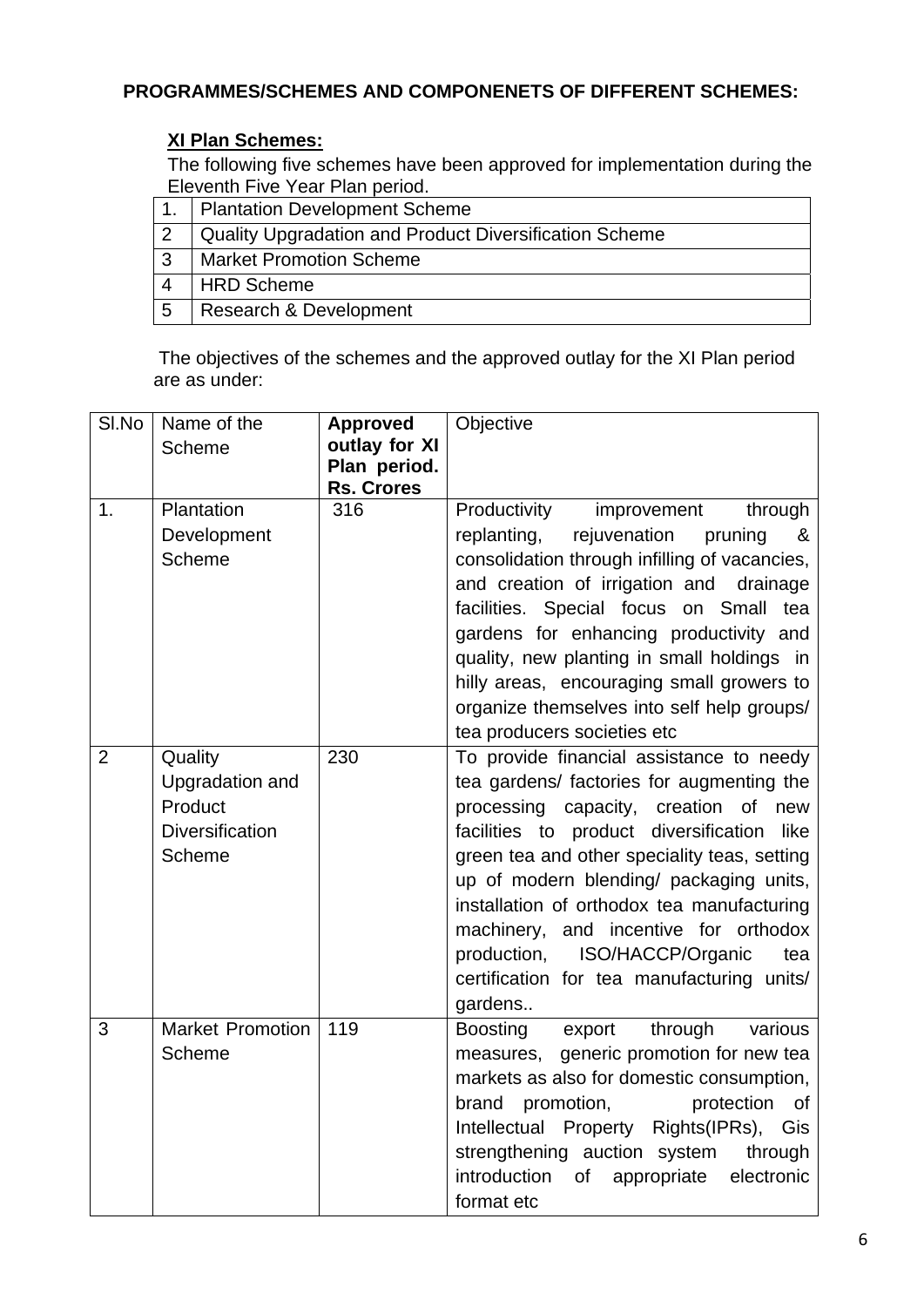| $\overline{4}$ | <b>HRD Scheme</b>         | 50  | Plantation Labour Welfare measures<br>aimed at filling in critical gaps in the<br>welfare of tea garden workers, particularly<br>in health and education; improving skills<br>at all levels from workers to managers<br>through extensive training.                                                                                                                                                                                                                                                                                                                                                                                                                                                                                                                         |
|----------------|---------------------------|-----|-----------------------------------------------------------------------------------------------------------------------------------------------------------------------------------------------------------------------------------------------------------------------------------------------------------------------------------------------------------------------------------------------------------------------------------------------------------------------------------------------------------------------------------------------------------------------------------------------------------------------------------------------------------------------------------------------------------------------------------------------------------------------------|
| 5              | Research &<br>Development | 85  | Assisting Research Institutes and other<br>recognized Institutes for<br>undertaking<br>research on<br>quality up- gradation,<br>technology transfer for<br>improving<br>productivity, value addition and product<br>diversification, nutrition management, tea<br>and human health, setting up of quality<br>the<br>control laboratories etc<br>Under<br>Development component extending<br>advisory service for benefit of small<br>growers, opening of new development<br>offices of the Board for closer interface<br>with small growers in non-traditional areas,<br>strengthening of existing Board's offices,<br>setting up of nurseries for supply of good<br>quality planting materials for<br>small<br>growers, study tours and workshops for<br>small growers etc |
|                | Total                     | 800 |                                                                                                                                                                                                                                                                                                                                                                                                                                                                                                                                                                                                                                                                                                                                                                             |

### **Programmes benefiting women:**

As the activities supported by the Tea Board are gender neutral there is very little scope for drawing up programmes for exclusive benefit of women .

### **SC/ST sub-Plan:**

Since the Tea Board schemes aim at over all improvement in production, productivity and quality improvement there is hardly any scope for having a separate sub-plan for SC/ST. However, under the HRD scheme there is scope for extending support to the workers and their wards belonging to SC/ST.**. Under other plan schemes,** relaxations are made in respect of eligible criteria under each scheme so that the individual SC small grower or groups having more than 50% members belonging to SC could avail of the benefit of the schemes

### **Expenditure incurred: During last four years:**

The total Expenditure inurred during the first four years of the plan period adds upto Rs. 529.09 **Cr** – an utilisation of 7**2% of the total out lay of Rs.800 Cr** for XI Plan period. The Scheme wise breakup was as under: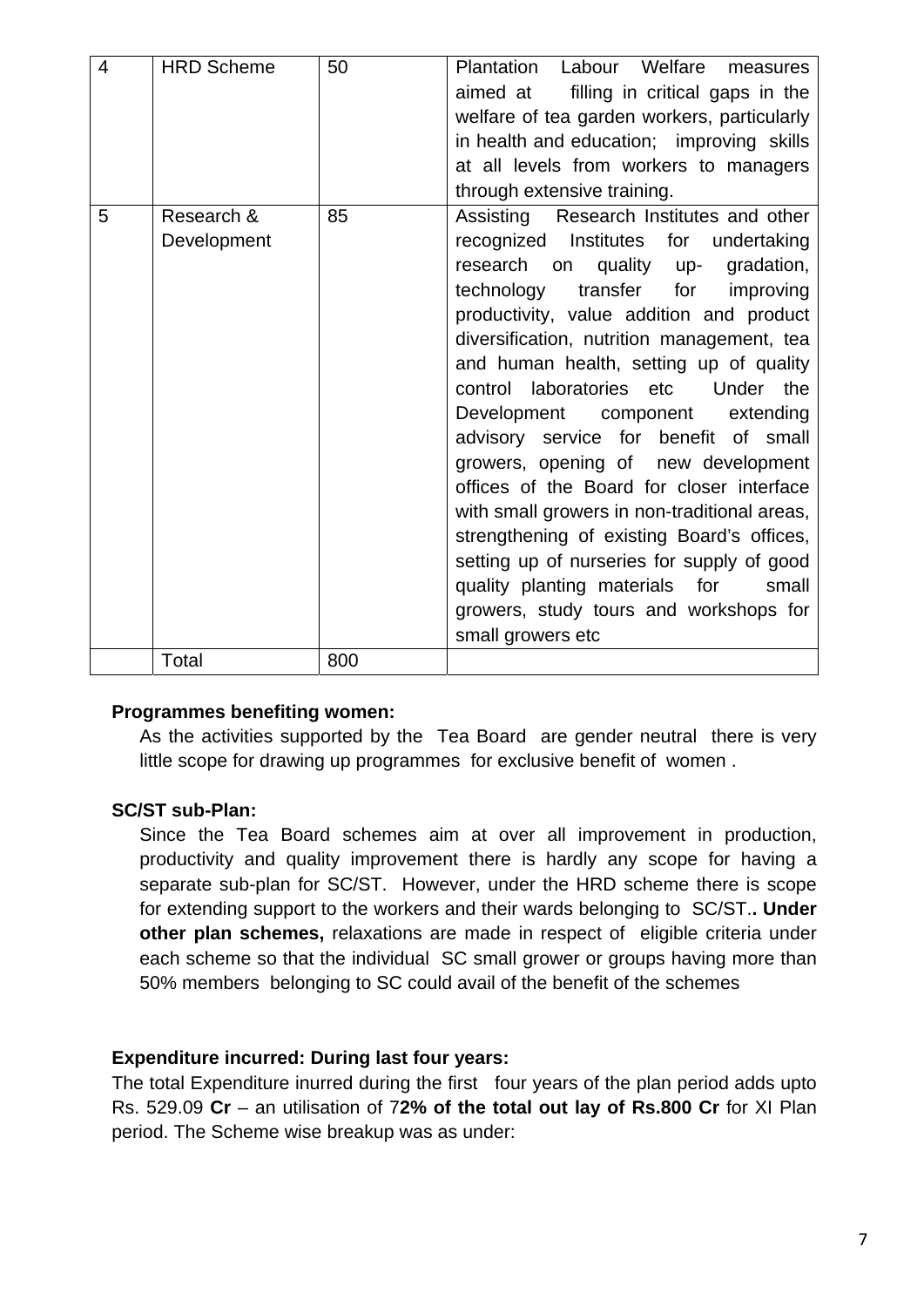| <b>Scheme</b>                  | Rs. In Cr |
|--------------------------------|-----------|
| <b>Plantation Development</b>  |           |
| <b>Scheme</b>                  | 25.29     |
| SPTF(Subsidy)                  | 91.68     |
| SPTF(Capital)                  | 60.00     |
| <b>QUPDS</b>                   | 85.28     |
| Orthodox subsidy               | 57.37     |
| <b>HRD</b>                     | 15.26     |
| <b>Market Promotion Scheme</b> | 89.47     |
| R&D                            | 104.74    |
| Total                          | 529.09    |

**Expenditure during 2011-12 (upto November, 2011)**Out of total receipt of Rs 118.25 cr, the total expenditure incurred upto November, 2011 adds upto Rs.102.45 Cr. - an utilisation of 87%. The cumulative expenditure for the XI plan period adds upto Rs 631.54 Cr an utilisation of 79% of the total outaly of Rs.800 crores.

### **Cummulative Physical Performance during 2007- 11(till November, 2011) –**

Major measurable physical targets set for the XI Plan period under the plan schemes and the achievement thereof during the first four years including fifth plan year up to October, 11 are furnished in briefly as under:

|                         |                                    |         | <b>Target</b> | Achievement till Nov., 2011 |                |  |
|-------------------------|------------------------------------|---------|---------------|-----------------------------|----------------|--|
|                         | <b>Activity</b>                    | XI Plan | $2007 -$      | 2007-11                     | % achievement  |  |
|                         |                                    |         | 12            |                             | during 2007-11 |  |
| 1                       | <b>New Planting-Hectare</b>        | 7450    | 4750          | 3334.72                     | <b>70 %</b>    |  |
| $\overline{2}$          | <b>Replanting-Hectare</b>          | 32560   | 27034         | 21613.4                     | 80 %           |  |
|                         |                                    |         |               | 2                           |                |  |
| $\mathbf{3}$            | <b>Rejuvenation-Hectare</b>        | 8432    | 7388          | 6146.70                     | 83 %           |  |
| $\overline{\mathbf{4}}$ | <b>Irrigation &amp;Drainage-</b>   | 7900    | 7200          | 10972.0                     | 152 %          |  |
|                         | <b>Hectare</b>                     |         |               | 0                           |                |  |
| $5\phantom{.0}$         | <b>SHG of small growers</b>        | 212     | 212           | 227.00                      | 107 %          |  |
|                         | (Nos)                              |         |               |                             |                |  |
| 6                       | <b>Factory Modernization</b>       | 349     | 980           | 1088.00                     | 111%           |  |
|                         | (Units)                            |         |               |                             |                |  |
| $\overline{7}$          | <b>Value Addition (Nos)</b>        | 147     | 160           | 95.00                       | 59 %           |  |
| 8                       | <b>Quality certification (Nos)</b> | 100     | 125           | 175.00                      | 140 %          |  |
| 9                       | <b>Orthodox tea production</b>     | 380     | 380           | 306                         | 81%            |  |
|                         | (M.Kgs)                            |         |               |                             |                |  |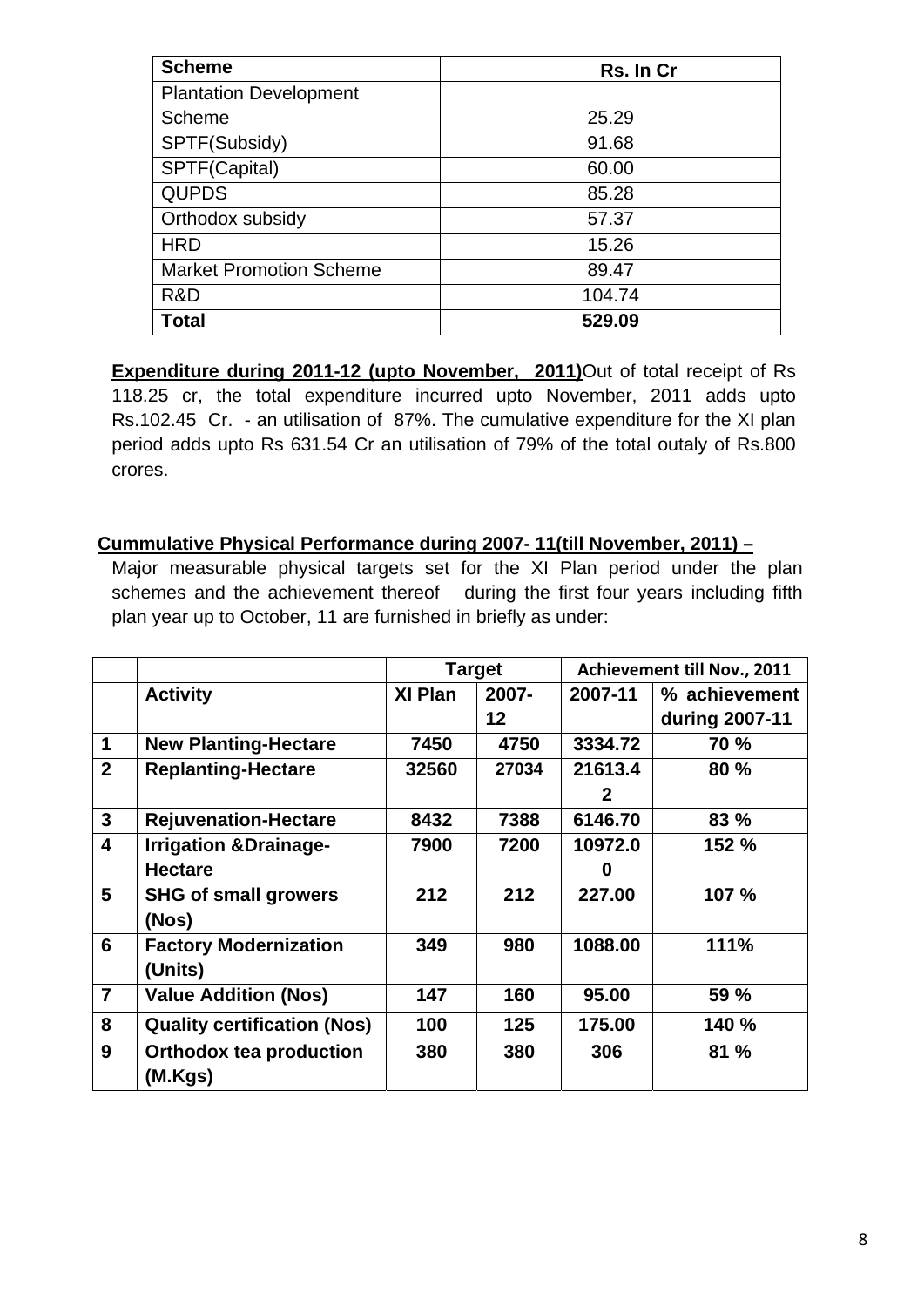# **Chapter –II**

Department of Commerce

# **Statement of Outlays and Outcomes/Targets (2012-13)**

| $\mathsf{S}$ | Name of          | Objective /Outcome                         | Outlay 2012-13   |               | Quantifiable            | Projected       |                | Remarks |
|--------------|------------------|--------------------------------------------|------------------|---------------|-------------------------|-----------------|----------------|---------|
| N            | the              |                                            | (Rs. In crore)   |               | Deliverables/           | <b>Outcomes</b> | Processes      | /Risk   |
| $O_{11}$     | Scheme/          |                                            |                  |               | <b>Physical Outputs</b> |                 | /Timelines     | Factors |
|              | Programme.       |                                            |                  |               |                         |                 |                |         |
|              | 2.               | 3.                                         | $\overline{4}$ . |               | 5.                      | 6.              | 7 <sub>1</sub> | 8.      |
|              | <b>Tea Board</b> |                                            | Non-             | Plan          |                         |                 |                |         |
|              |                  |                                            | Plan             | <b>Budget</b> |                         |                 |                |         |
|              |                  |                                            | <b>Budget</b>    |               |                         |                 |                |         |
|              |                  | Overall development of the tea industry in | 49.84 Cr         | 235.00**      | Production: 1015        |                 | 2012-17        |         |
|              |                  | India by providing necessary assistance    |                  |               | mkg                     |                 |                |         |
|              |                  | for research and developmental activities  |                  |               | Exports: 196 mkg        |                 |                |         |
|              |                  | aimed<br>increasing<br>production,<br>at   |                  |               |                         |                 |                |         |
|              |                  | productivity and quality; facilitation of  |                  |               |                         |                 |                |         |
|              |                  | trade and promotion of exports so as to    |                  |               |                         |                 |                |         |
|              |                  | maximum<br>returns<br>to<br>the<br>ensure  |                  |               |                         |                 |                |         |
|              |                  | producers, including small growers;        |                  |               |                         |                 |                |         |
|              |                  | safeguarding the interests of the workers  |                  |               |                         |                 |                |         |
|              |                  | and the consumers; gathering statistical   |                  |               |                         |                 |                |         |
|              |                  | and other relevant data concerning the     |                  |               |                         |                 |                |         |
|              |                  | industry<br>and<br>disseminating<br>the    |                  |               |                         |                 |                |         |
|              |                  | information to various segments of the     |                  |               |                         |                 |                |         |
|              |                  | the<br>industry,<br>act as<br>recognized   |                  |               |                         |                 |                |         |
|              |                  | spokesperson on behalf of the tea          |                  |               |                         |                 |                |         |
|              |                  | industry to the Government, media, trade   |                  |               |                         |                 |                |         |
|              |                  | and general public.                        |                  |               |                         |                 |                |         |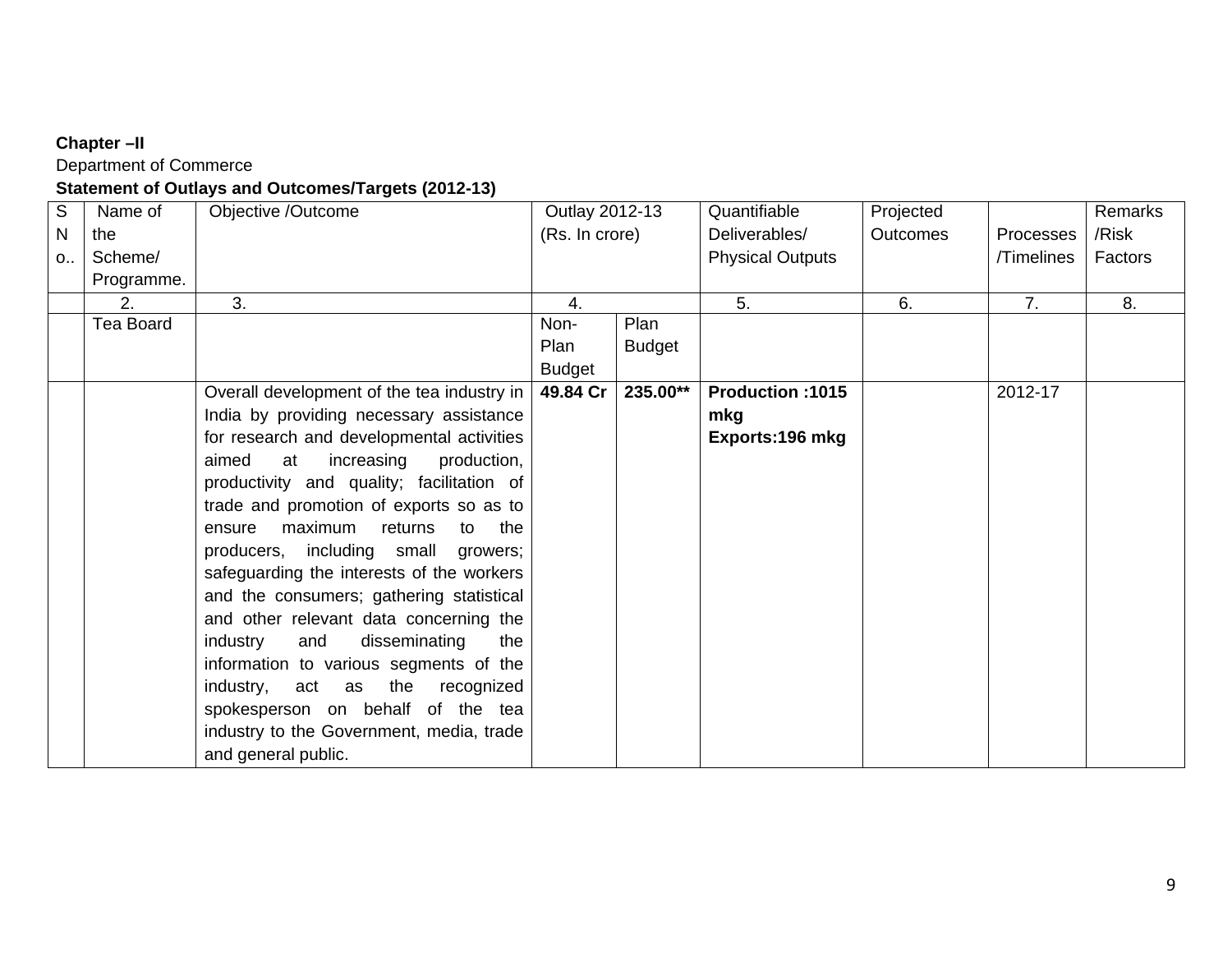| $\mathbb S$ | Name of the                          | Objective /Outcome                                                                                                               | Outlay         | Quantifiable    | <b>Projected Outcomes</b>                                                                                                                                                                                                                                                                                                                                                                                                                                 | rocesses                      | Remarks                                             |
|-------------|--------------------------------------|----------------------------------------------------------------------------------------------------------------------------------|----------------|-----------------|-----------------------------------------------------------------------------------------------------------------------------------------------------------------------------------------------------------------------------------------------------------------------------------------------------------------------------------------------------------------------------------------------------------------------------------------------------------|-------------------------------|-----------------------------------------------------|
| No          | Scheme/                              |                                                                                                                                  | 2012-13        | Deliverables/Ph |                                                                                                                                                                                                                                                                                                                                                                                                                                                           | /Timeline                     | /Risk                                               |
|             | Programme.                           |                                                                                                                                  |                | ysical Outputs  |                                                                                                                                                                                                                                                                                                                                                                                                                                                           | s                             | Factors                                             |
| 1           | $\overline{2}$                       | 3                                                                                                                                | $\overline{4}$ | 5               | 6                                                                                                                                                                                                                                                                                                                                                                                                                                                         | $\overline{7}$                | 8                                                   |
| i.          | Plantation<br>Development<br>Scheme  | Productivity<br>improvement<br>through new planting,<br>replanting,<br>rejuvenation pruning<br>and<br>Irrigation facilities etc. | 90.00          |                 | Productivity<br>improvement<br>through<br>rejuvenation<br>&<br>replanting,<br>pruning<br>consolidation<br>infilling<br>through<br>of<br>vacancies, and creation of irrigation and<br>drainage facilities. Special focus on Small<br>tea gardens for enhancing productivity<br>and quality, new planting in small<br>holdings in hilly areas, encouraging<br>small growers to organize themselves into<br>self help groups/ tea producers societies<br>etc | Twelfth<br>Plan(201<br>$2-17$ |                                                     |
|             | <b>New Planting</b>                  |                                                                                                                                  |                | 2000            |                                                                                                                                                                                                                                                                                                                                                                                                                                                           |                               | Subject to                                          |
|             | Replanting                           |                                                                                                                                  |                | 5102            |                                                                                                                                                                                                                                                                                                                                                                                                                                                           | 5 years                       | vagaries of<br>weather                              |
|             | Rejuvenation                         |                                                                                                                                  |                | 2632            |                                                                                                                                                                                                                                                                                                                                                                                                                                                           | 3 years                       | conditions-<br>drought,<br>hailstorm,<br>flood etc. |
|             | Irrigation and<br>Drainage           |                                                                                                                                  |                | 1500            |                                                                                                                                                                                                                                                                                                                                                                                                                                                           | 2 years                       | Subject to<br>availability of<br>water.             |
|             | Self help Groups<br>of small growers |                                                                                                                                  |                | 35              | Mobilisation<br>of<br>1750small<br>around<br>growers with a tie up arrangement with<br>the processing factory. Imparting training<br>which in turn improves quality of made<br>tea. Bringing about quality improvement in<br>lifestyle, better realization of price, income<br>generation etc. Bringing bargaininig power<br>of the grower vis-à-vis manufacturer.                                                                                        | 1 year                        |                                                     |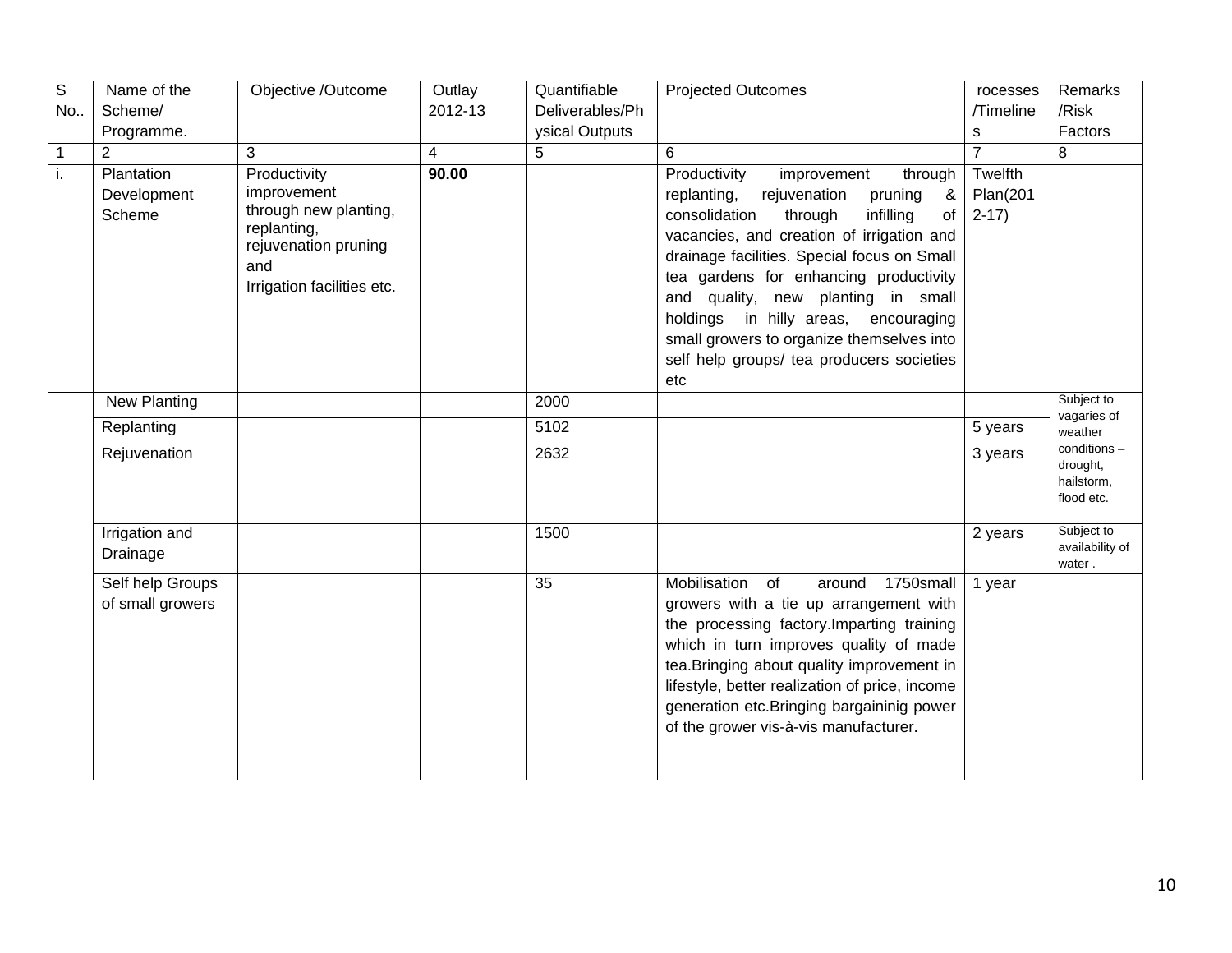| $\mathsf S$ | Name of the            | Objective /Outcome                | Outlay         | Quantifiable    | <b>Projected Outcomes</b>                            |                | Remarks  |
|-------------|------------------------|-----------------------------------|----------------|-----------------|------------------------------------------------------|----------------|----------|
| No          | Scheme/                |                                   | 2012-13        | Deliverables/Ph |                                                      | Processe       | /Risk    |
|             | Programme.             |                                   |                | ysical Outputs  |                                                      | S              | Factors  |
|             |                        |                                   |                |                 |                                                      | /Timeline      |          |
|             |                        |                                   |                |                 |                                                      | s              |          |
| 1           | $\overline{2}$         | 3                                 | $\overline{4}$ | 5               | 6                                                    | $\overline{7}$ | 8        |
|             | ii. Tea Quality        | To provide financial              | 91.00          |                 | Augmenting<br>the<br>processing<br>capacity,         | Twelfth        |          |
|             | Upgradation and        | assistance to the needy           |                |                 | creation of new facilities to product                | Plan(201       |          |
|             | Product                | tea                               |                |                 | diversification like orthodox / green tea            | $2-17$         |          |
|             | <b>Diversification</b> | gardens/factories for             |                |                 | and other speciality teas, setting up of             |                |          |
|             | scheme                 | augmenting the                    |                |                 | blending/<br>modern<br>packaging<br>units,           |                |          |
|             |                        | processing                        |                |                 | installation of electronic control devices           |                |          |
|             |                        | capacity etc                      |                |                 | quality processing<br>obtaining<br>for               |                |          |
|             |                        |                                   |                |                 | ISO/HACCP/Organic tea certification for              |                |          |
|             |                        |                                   |                |                 | tea manufacturing units/ gardens                     |                |          |
|             | No. of Tea             | Modernization<br>100              |                |                 | Replacement of old and worn-out                      | In 1 year      |          |
|             | processing             | of Tea                            |                |                 | machineries                                          | of             | Market   |
|             | Units to be            | Factories                         |                |                 | Energy saving                                        | modernis       | dynamics |
|             | covered                | Value addition<br>$\overline{15}$ |                |                 | Quality improvement                                  | ation          |          |
|             |                        | $\overline{21}$<br>Quality        |                |                 | Better price realization<br>Better acceptance by the |                |          |
|             |                        | assurance                         |                |                 | importing countries                                  |                |          |
|             |                        | certification                     |                |                 | Quality improvement                                  |                |          |
|             |                        | Product<br>$\mathbf 0$            |                |                 | Better price realisation                             |                |          |
|             |                        | Diversification                   |                |                 |                                                      |                |          |
|             |                        |                                   |                |                 |                                                      |                |          |
|             |                        | Orthodox Tea                      |                |                 |                                                      |                |          |
|             |                        | Production<br>- 80 mkg            |                |                 |                                                      |                |          |
|             | iii. Market            | To assist tea                     | $30.00*$       |                 | Boosting export through various                      | Twelfth        |          |
|             | Promotion              | producers/exporters for           |                |                 | measures, generic promotion for new tea              | Plan(201       |          |
|             | Scheme                 | boosting exports                  |                |                 | markets as also for domestic                         | $2-17)$        |          |
|             |                        | through                           |                |                 | consumption, brand promotion,                        |                |          |
|             |                        | various measures such             |                |                 | protection of Intellectual Property                  |                |          |
|             |                        | as fairs/exhibitions etc.         |                |                 | Rights(IPRs), GIs strengthening auction              |                |          |
|             |                        |                                   |                |                 | system through introduction of                       |                |          |
|             |                        |                                   |                |                 | appropriate electronic format etc                    |                |          |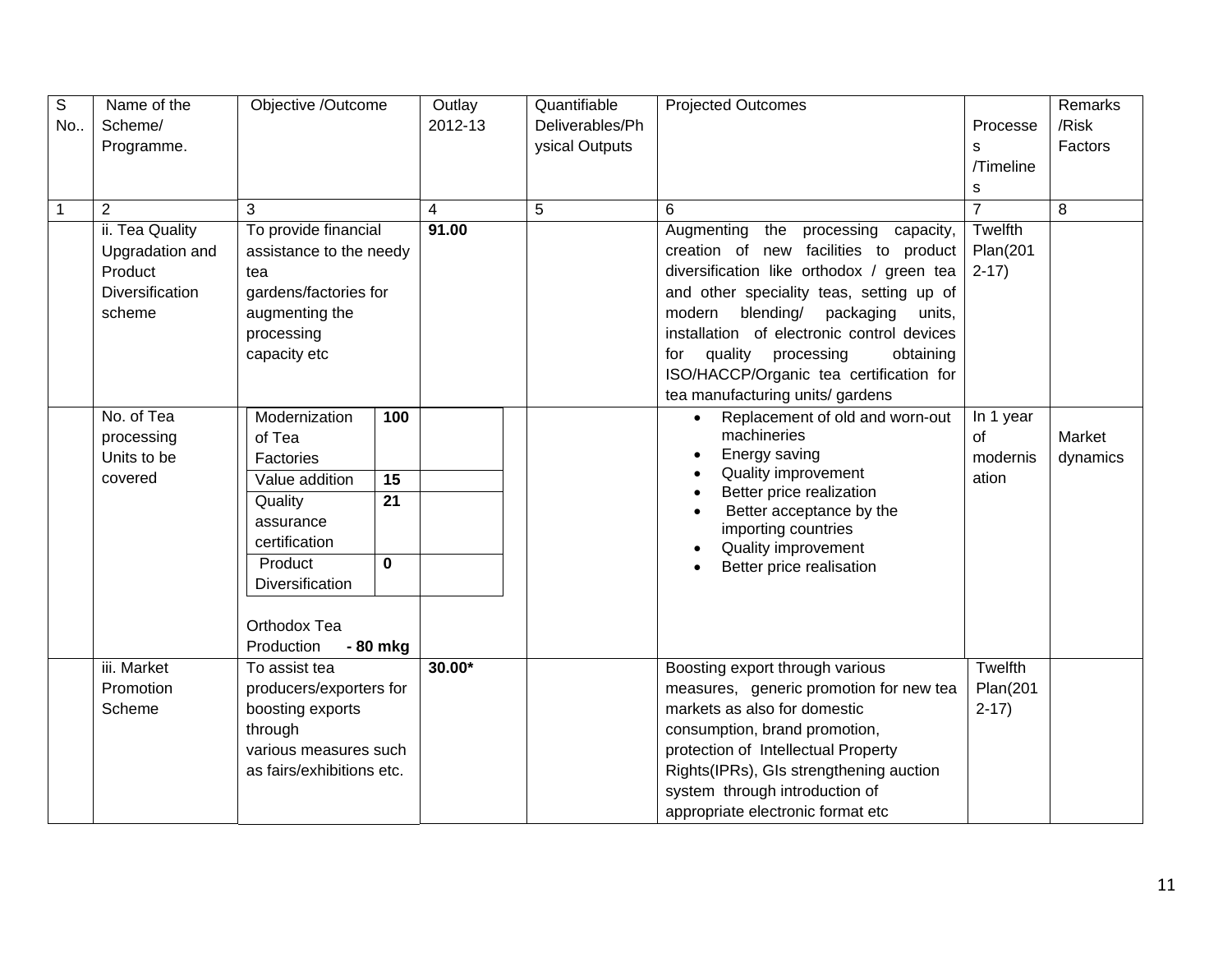| No of<br>international<br>fairs/exhibitions                                    | Providing a platform<br>for increase in<br>quantum of exports of<br>Indian teas.<br>Participations help<br>exporters find new<br>buyers and establish<br>contacts with existing<br>buyers.<br>Participation in non-<br>traditional and new<br>markets essential for<br>exploring and increase<br>in geographic portfolio. |  | Increase in exports.<br>Creating niche markets for Indian tea<br>Perception change in markets about<br>the brand value of Indian tea.                | Twelfth<br><b>Plan(201</b><br>$2-17$ | Internation<br>al political<br>scenario<br>staying<br>peaceful<br>and<br>conducive<br>to<br>increase in<br>exports. |
|--------------------------------------------------------------------------------|---------------------------------------------------------------------------------------------------------------------------------------------------------------------------------------------------------------------------------------------------------------------------------------------------------------------------|--|------------------------------------------------------------------------------------------------------------------------------------------------------|--------------------------------------|---------------------------------------------------------------------------------------------------------------------|
| No of domestic<br>fairs and<br>exhibitions                                     | To arrest the declining<br>trend in domestic tea<br>vis-à-vis other<br>beverages consumption<br>Propagating tea as a<br>health drink,<br>Rediscovering tea in<br>different and new<br>forms, versatility<br>Reestablishing tea as a<br>regular drink<br>Create awareness<br>about different types of<br>Indian tea        |  | • Increase in domestic tea consumption<br>Changed perception of tea among<br>consumers<br>Increased trade activities<br>$\bullet$                    |                                      |                                                                                                                     |
| d.Assistance for<br>export of tea<br>through ICD<br>Amingaon (NE) in<br>M. Kgs | Reduction /offsetting<br>additional freight cost of<br>the exporters of tea from<br>NE.<br>Making ICD, Amingaon a<br>viable option for exporters<br>Ensuring safe, clear,<br>disruptionfree shipment of<br>North East teas.                                                                                               |  | • Increased exports through ICD from NE                                                                                                              |                                      |                                                                                                                     |
| e. Country<br>specific Overseas<br>Promotional<br>events                       | Tailoring of promotional<br>activities to suit local<br>needs and conditions,<br>to derive maximum<br>benefits.<br>• Creating a brand<br>identity of Indian tea                                                                                                                                                           |  | • Increase in quantum of exports in<br>target countries<br>Improvement in perception of India tea<br>in target countries<br>• Niche market creation. | 2-3 years                            | Internationa<br>I political<br>scenario<br>staying<br>peaceful<br>and<br>conducive<br>to increase<br>in exports     |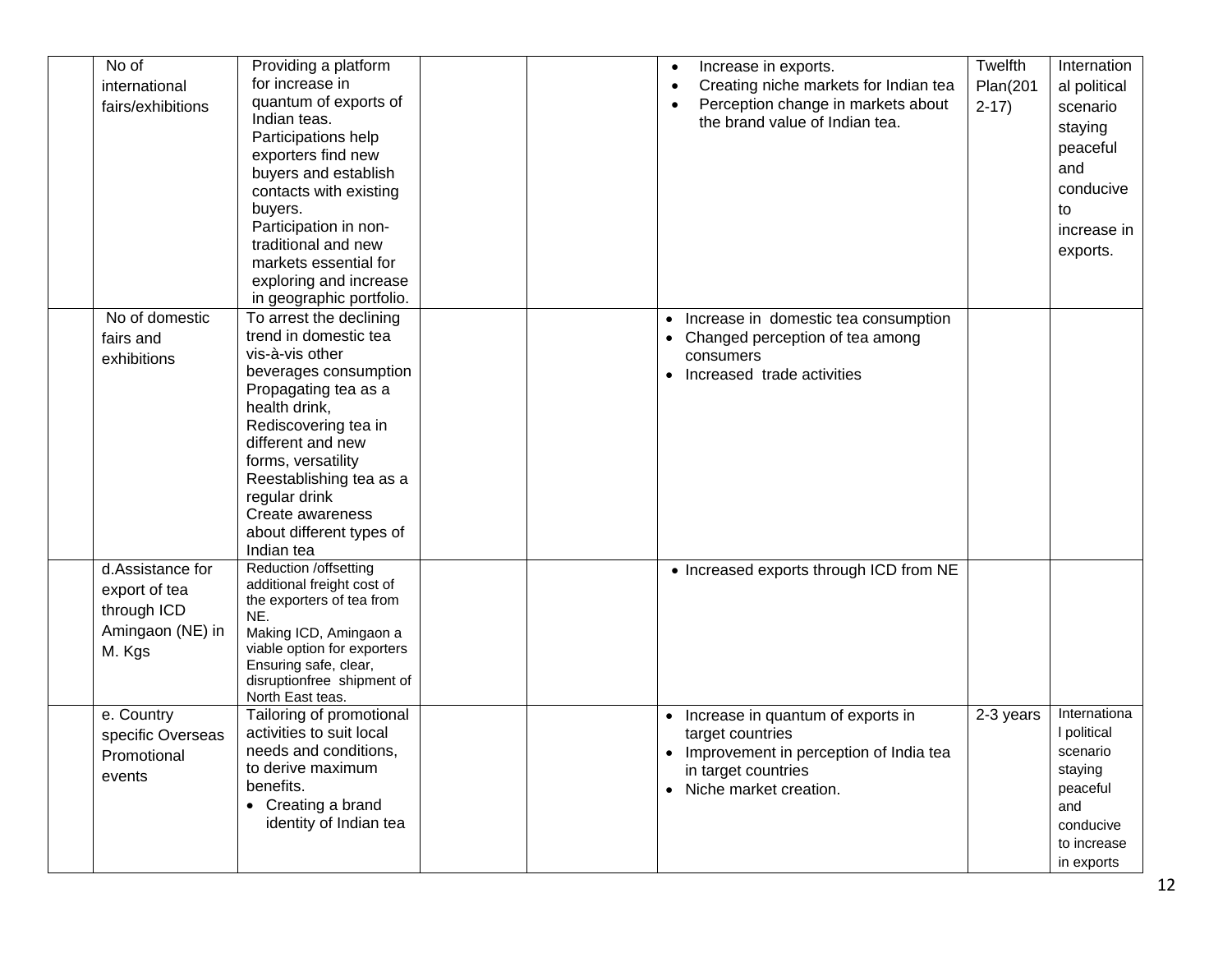| . Domestic | Positioning of India                      |  | Increase in domestic tea        | 2-3 years | Aggressiv   |
|------------|-------------------------------------------|--|---------------------------------|-----------|-------------|
| campaign   | tea as a versatile                        |  | consumption                     |           | e           |
| (in Rs Cr) | and lifestyle                             |  | Changed perception of tea among |           | marketing   |
|            | beverage                                  |  | consumers                       |           | by          |
|            | Improvement of                            |  |                                 |           | alternative |
|            | perception of tea in<br>youth, the target |  |                                 |           | beverages   |
|            | group.                                    |  |                                 |           | eating      |
|            | Awareness                                 |  |                                 |           | away        |
|            | generation of origin                      |  |                                 |           | potential   |
|            | specific teas like                        |  |                                 |           | customer    |
|            | Assam, Darjeeling                         |  |                                 |           | base of     |
|            | and Nilgiri.                              |  |                                 |           | tea.        |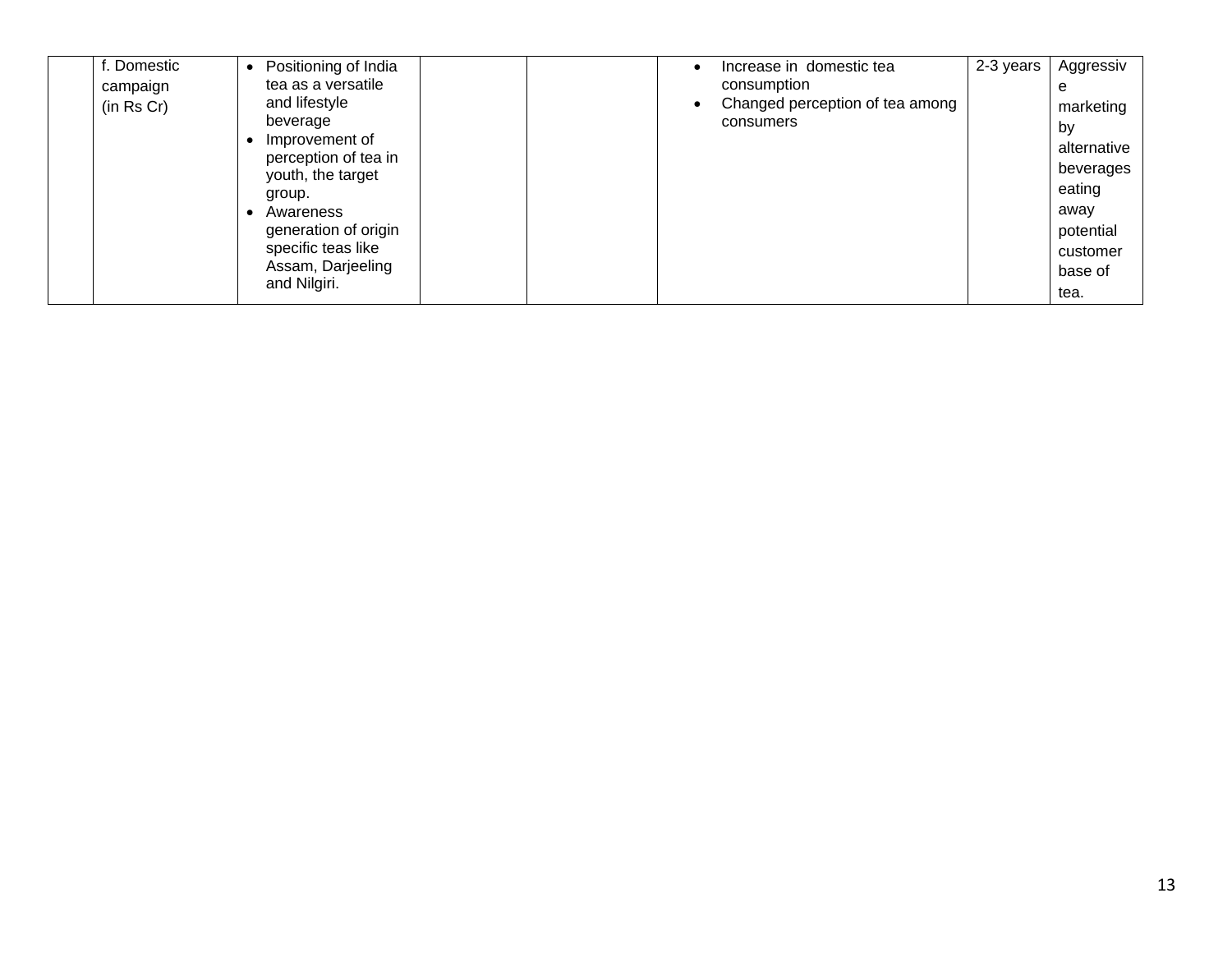| $\mathbb S$ | Name of the      | Objective /Outcome       | Outlay  | Quantifiable     | <b>Projected Outcomes</b>                   |                | Remarks |
|-------------|------------------|--------------------------|---------|------------------|---------------------------------------------|----------------|---------|
| No          | Scheme/          |                          | 2012-13 | Deliverables/Ph  |                                             | Processe       | /Risk   |
|             | Programme.       |                          |         | ysical Outputs   |                                             | s              | Factors |
|             |                  |                          |         |                  |                                             | /Timeline      |         |
|             |                  |                          |         |                  |                                             | s              |         |
|             | 2                | 3                        | 4       | 5                | 6                                           | $\overline{7}$ | 8       |
|             | iv. Research and | To assist research       | 16.00   | Not Quantifiable | Research Institutes and other<br>Assisting  | Twelfth        |         |
|             | Development      | projects                 |         |                  | recognized Institutes for undertaking       | Plan(201       |         |
|             |                  | of Tea Research          |         |                  | research on quality<br>gradation,<br>up-    | $2-17$         |         |
|             |                  | Institutes               |         |                  | technology<br>transfer<br>for<br>improving  |                |         |
|             |                  | on quality up-gradation, |         |                  | productivity, value addition and product    |                |         |
|             |                  | technology transfer for  |         |                  | diversification, nutrition management, tea  |                |         |
|             |                  | improving productivity,  |         |                  | and human health, setting up of quality     |                |         |
|             |                  | value addition and       |         |                  | control laboratories etc<br>Under the       |                |         |
|             |                  | product                  |         |                  | Development component<br>extending          |                |         |
|             |                  | diversification etc.     |         |                  | advisory service for benefit of small       |                |         |
|             |                  |                          |         |                  | growers, opening of new development         |                |         |
|             |                  |                          |         |                  | offices of the Board for closer interface   |                |         |
|             |                  |                          |         |                  | with small growers in non-traditional       |                |         |
|             |                  |                          |         |                  | areas, strengthening of existing Board's    |                |         |
|             |                  |                          |         |                  | offices, setting up of nurseries for supply |                |         |
|             |                  |                          |         |                  | of good quality planting materials for      |                |         |
|             |                  |                          |         |                  | small growers, study tours and workshops    |                |         |
|             |                  |                          |         |                  | for small growers etc                       |                |         |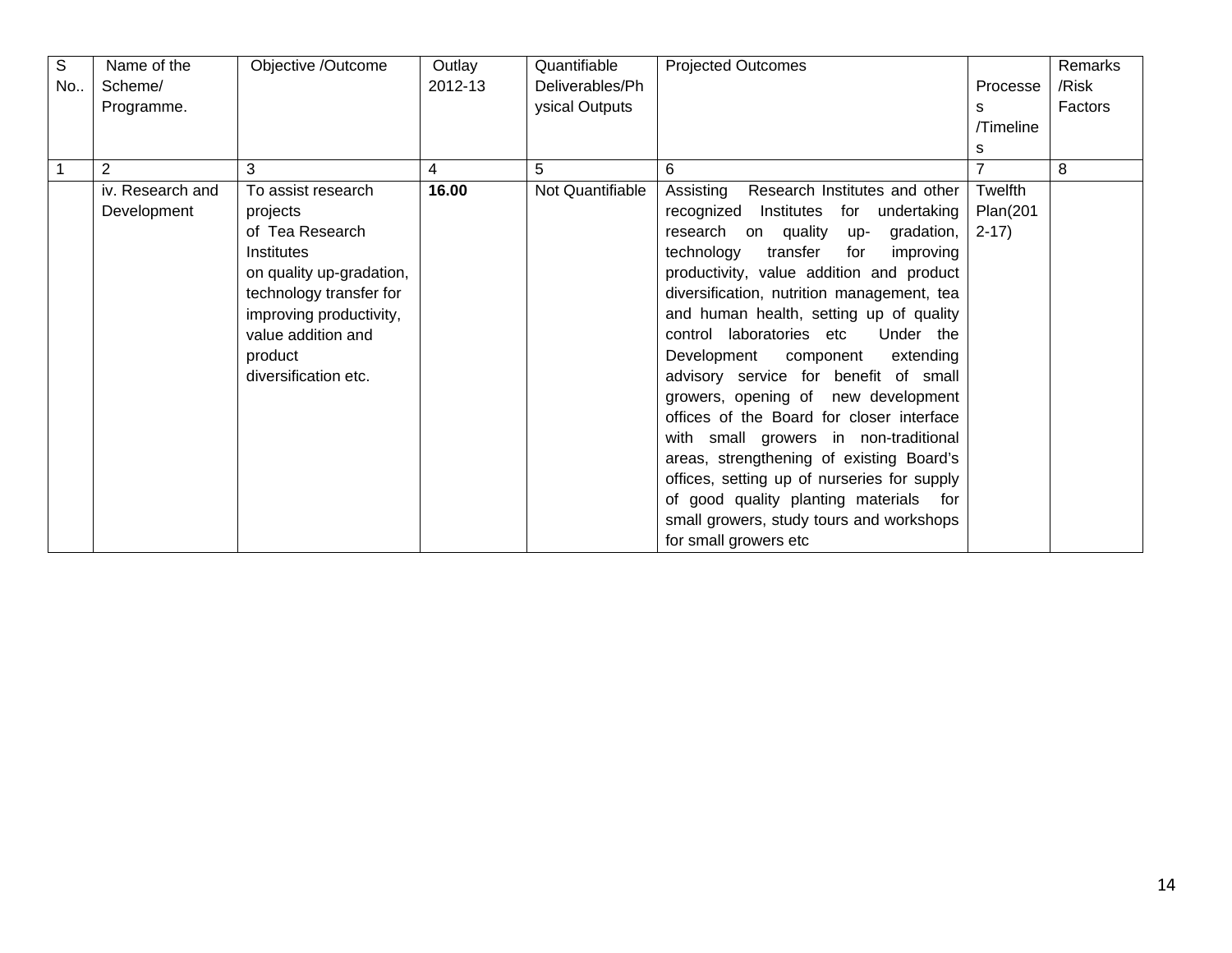| $\overline{S}$ | Name of the                   | Objective /Outcome         | Outlay         | Quantifiable    | <b>Projected Outcomes</b>                                                               |                | Remarks |
|----------------|-------------------------------|----------------------------|----------------|-----------------|-----------------------------------------------------------------------------------------|----------------|---------|
| No             | Scheme/                       |                            | 2012-13        | Deliverables/Ph |                                                                                         | Processe       | /Risk   |
|                | Programme.                    |                            |                | ysical Outputs  |                                                                                         | s              | Factors |
|                |                               |                            |                |                 |                                                                                         | /Timeline      |         |
|                |                               |                            |                |                 |                                                                                         | s              |         |
| 1              | $\overline{2}$                | 3                          | $\overline{4}$ | 5               | 6                                                                                       | $\overline{7}$ | 8       |
|                | v. Human                      | To induct                  | 8.00           |                 | <b>Plantation Labour Welfare measures</b>                                               | Twelfth        |         |
|                | Resource                      | professionalism            |                |                 | aimed at filling in critical gaps in the                                                | Plan(201       |         |
|                | Development                   | in plantation              |                |                 | welfare of tea garden workers, particularly                                             | $2-17$         |         |
|                | (no. of                       | management,                |                |                 | in health and education; improving skills                                               |                |         |
|                | beneficiaries)                | labour productivity, skill |                |                 | at all levels from workers to managers                                                  |                |         |
|                |                               | improvement etc.,          |                |                 | through extensive training.                                                             |                |         |
|                |                               |                            |                |                 |                                                                                         |                |         |
|                | Educational                   |                            |                | 10000           | extend helping<br>hand<br>to<br>the<br>To                                               |                |         |
|                | stipend/scholarshi            |                            |                |                 | wards/dependents of tea<br>plantation<br>workers including Small tea growers for        |                |         |
|                | p for Students (              |                            |                |                 | prosecuting studies in schools, colleges                                                |                |         |
|                | no of                         |                            |                |                 | universities<br>upliftment<br>for<br>of<br>and                                          |                |         |
|                | beneficiaries)                |                            |                |                 | socioeconomic condition of the tea                                                      |                |         |
|                |                               |                            |                |                 | plantation workers community.                                                           |                |         |
|                |                               |                            |                |                 |                                                                                         |                |         |
|                | Capital Grant to<br>Schools & |                            |                | 5               | Towards establishment of Educational<br>institutions including hostels for pursuing     |                |         |
|                |                               |                            |                |                 | studies of the wards of the tea plantation                                              |                |         |
|                | Colleges(Nos)                 |                            |                |                 | workers in the tea growing areas for                                                    |                |         |
|                |                               |                            |                |                 | upliftment of the tea plantation community.                                             |                |         |
|                |                               |                            |                |                 |                                                                                         |                |         |
|                | <b>Building Grant to</b>      |                            |                | 5               | To set up new health centre/ extension of<br>existing hospital/medical clinic for the   |                |         |
|                | hospitals/clinics(N           |                            |                |                 | workers of tea plantation and their                                                     |                |         |
|                | os)                           |                            |                |                 | dependents for specialised medical                                                      |                |         |
|                |                               |                            |                |                 | treatment facilities like T.B., Cancer,                                                 |                |         |
|                |                               |                            |                |                 | Leprosy, Eye, Heart, Kidney, Diseases                                                   |                |         |
|                |                               |                            |                |                 | etc.                                                                                    |                |         |
|                | Grant towards                 |                            |                | 3               | Provide X-Ray and various surgical                                                      |                |         |
|                | medical                       |                            |                |                 | instruments etc. to the hospitals located                                               |                |         |
|                | equipment &                   |                            |                |                 | in tea gardens/ tea growing areas for                                                   |                |         |
|                | ambulances                    |                            |                |                 | extending medical help to the workers of                                                |                |         |
|                |                               |                            |                |                 | the tea gardens and their dependents.                                                   |                |         |
|                |                               |                            |                |                 | Supply of artificial limbs, hearing aids,                                               |                |         |
|                |                               |                            |                |                 | wheel-chair, cycle etc. to the disabled tea<br>plantation workers. Provide ambulance to |                |         |
|                |                               |                            |                |                 |                                                                                         |                |         |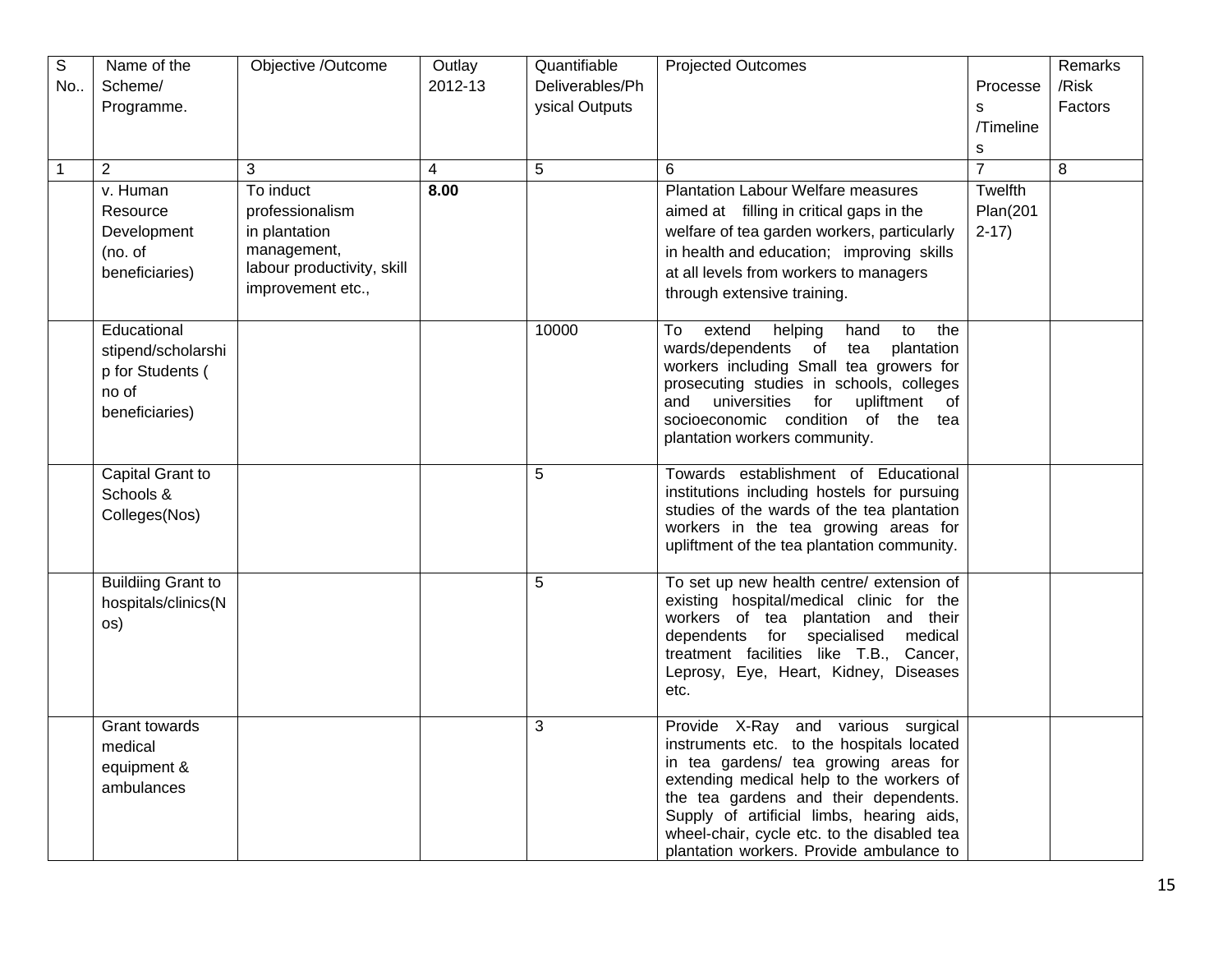|                                                          |      | the tea producers' associations/ hospitals<br>for carrying patients of the tea gardens<br>workers and their dependents during<br>emergency.                                                                                                                                                             |
|----------------------------------------------------------|------|---------------------------------------------------------------------------------------------------------------------------------------------------------------------------------------------------------------------------------------------------------------------------------------------------------|
| <b>Bharat Scouts &amp;</b><br>Guides Activities<br>(Nos) | 500  | To inculcate a sense of discipline, self<br>reliance, self respect, freedom from fears<br>and development of scouts and guiding<br>activities amongst the children of the tea<br>plantation workers so as to improve the<br>socio economic condition of the workers of<br>the tea plantation community. |
| Training                                                 | 5000 | Training of workers/managers/growers                                                                                                                                                                                                                                                                    |

• **Additional Rs 12.00 Crores for 5-5-5 programme have been incorporated in the MPS Outlay.** 

**\*\* Excluding proposed new schemes outlay (Rs 15.00 Crore) for first year of 12th Plan**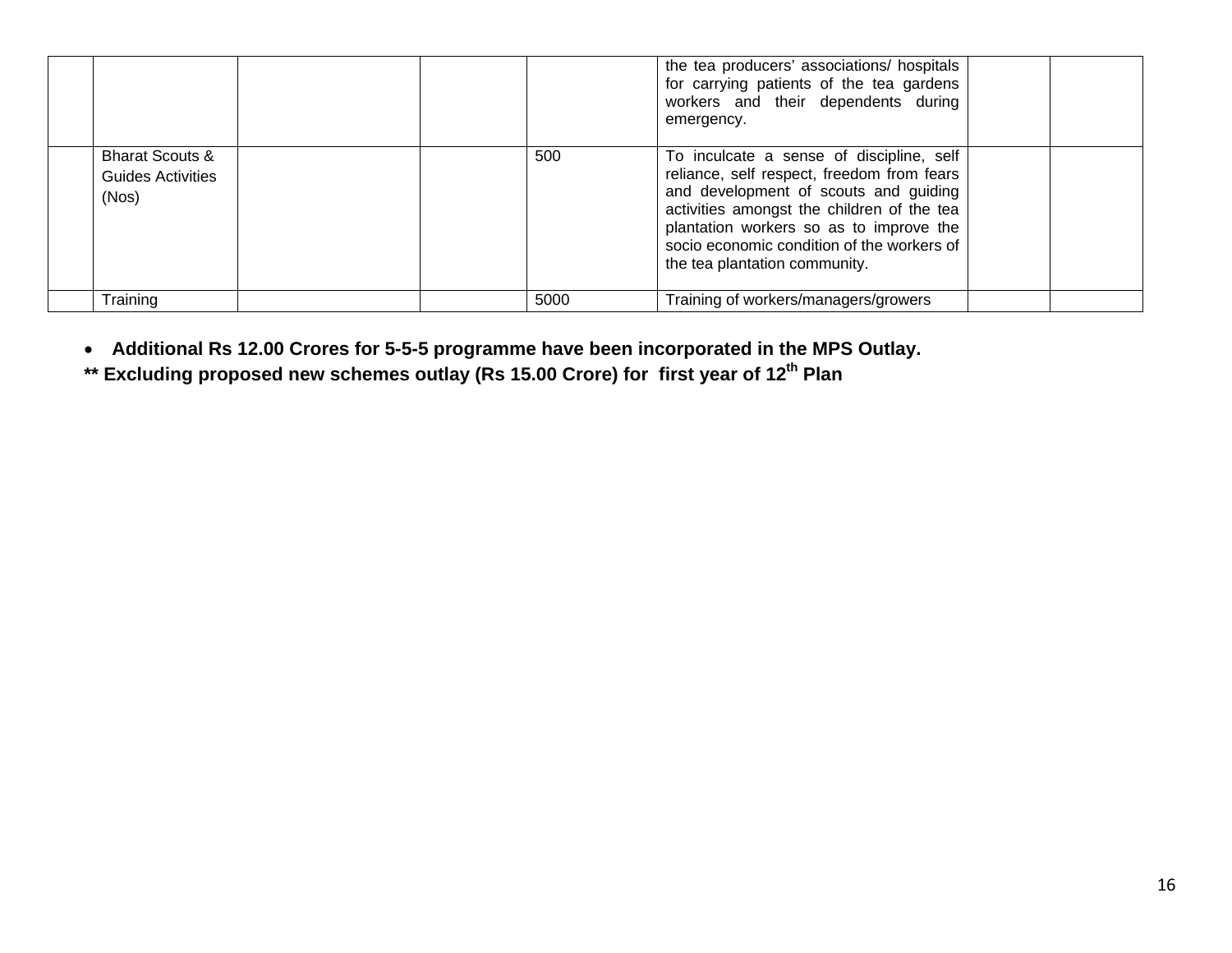### **Chapter III : Reform measures and New Policy initiatives in Tea Sector :**

### **A. Reform measures in Tea Sector:**

#### **1. Tea Plantation Development Scheme**

The main objective of the Tea Plantation Development Scheme is to encourage the tea plantations in undertaking various field oriented developmental measures aimed at increasing field productivity and decreasing cost of production. In order to achieve these objectives, and given the high cost of production mainly due to the labour cost accounting for more than 60% of the total cost of production and high fluctuation in the tea prices, it has become necessary to continue the scheme during XII Plan period for providing financial incentives in the form of subsidy for a set of activities to be undertaken by the growers. When compared to XI Plan scheme, the following changes have been proposed for the XII Plan period.

- 1. **New Planting**: Given in the imbalance in demand and supply, new planting was not encouraged during the previous two plan periods. It was however allowed on a limited scale for small growers particularly in NE Region and Hilly area. During the course of last ten years while the overall supply was around 130 million kgs the domestic demand was in the order of 170 million kgs leading to a gap of 40 million kgs. In order to bridge this gap it is proposed to extend support for new planting by way of subsidy @25% of the planting cost and interest subsidy @5% p.a for seven years on the 50% of the planting cost availed as loan from banks.
- 2. **Drainage and Transport facilities:**The drainage component under the PD scheme, has received very low response from the industry. Moreover, the scheme is difficult to monitor as most of the works undertaken are civil works in nature The performance of the Scheme in terms of creation of Transportation facilities has been poor. Moreover, this subsidy does not result in any long term impact on the established estate gardens. In view of these facts, it is proposed to discontinue the support for these two activities.
- 3. **Irrigation :**The irregularity in the monsoon (both in terms of lack of adequate rainfall and prolonged dry period) is forcing the industry to invest on irrigation infrastructure. Moreover, large scale replanting would bring large area under young bushes. These young sections require irrigation much more than older sections. Hence, irrigation should be a focus area for the XIIth Plan period. Currently the irrigation subsidy being offered is 25% of the total expenditure subject to a maximum of Rs. 10,000 per Ha. Moreover, the total expenditure per garden is also capped at a maximum of Rs. 10 Lakhs. Considering the current cost of creating conventional irrigation facility (Estimated to be around Rs. 70,000 per ha), this ceiling is too low. Moreover many gardens are now willing to go for large scale investments in irrigation covering more than 100 ha of area at one time and such large scale investment in irrigation should be encouraged. In such situation, a ceiling on total expenditure may not be justified.In addition to subsidy it is proposed to provideinterest subsidy @5% p.a for seven years on the 50% of the planting cost availed as loan from banks.
- 4. **Subsidy and Interest Subsidy for Field Mechanization :**Due to growing problem of labour scarcity across the producing regions (more predominant in South India), the industry needs to explore use of mechanization and use of new technology for activities that are traditionally undertaken manually. Accordingly, it is proposed to incentivize use of following field mechanization equipment's:
	- Mechanical harvesting equipment
	- Pruning machines
	- JCV machines
- 5. **Support to Small growers:**The small grower sector has emerged as an important sector contributing nearly one third of the country's production of made tea. Current estimation indicates that there are nearly 1,60,000 small growers producing nearly 257 M. kg of tea accounting for around 26% of the total tea production of the country. Considering growing contribution of the small grower sector, there is a need to put increased attention to this sector. Accordingly, various subsidies and supports that are available to the small growers under various schemes of XI Plan have been clubbed/ consolidated under one umbrella scheme.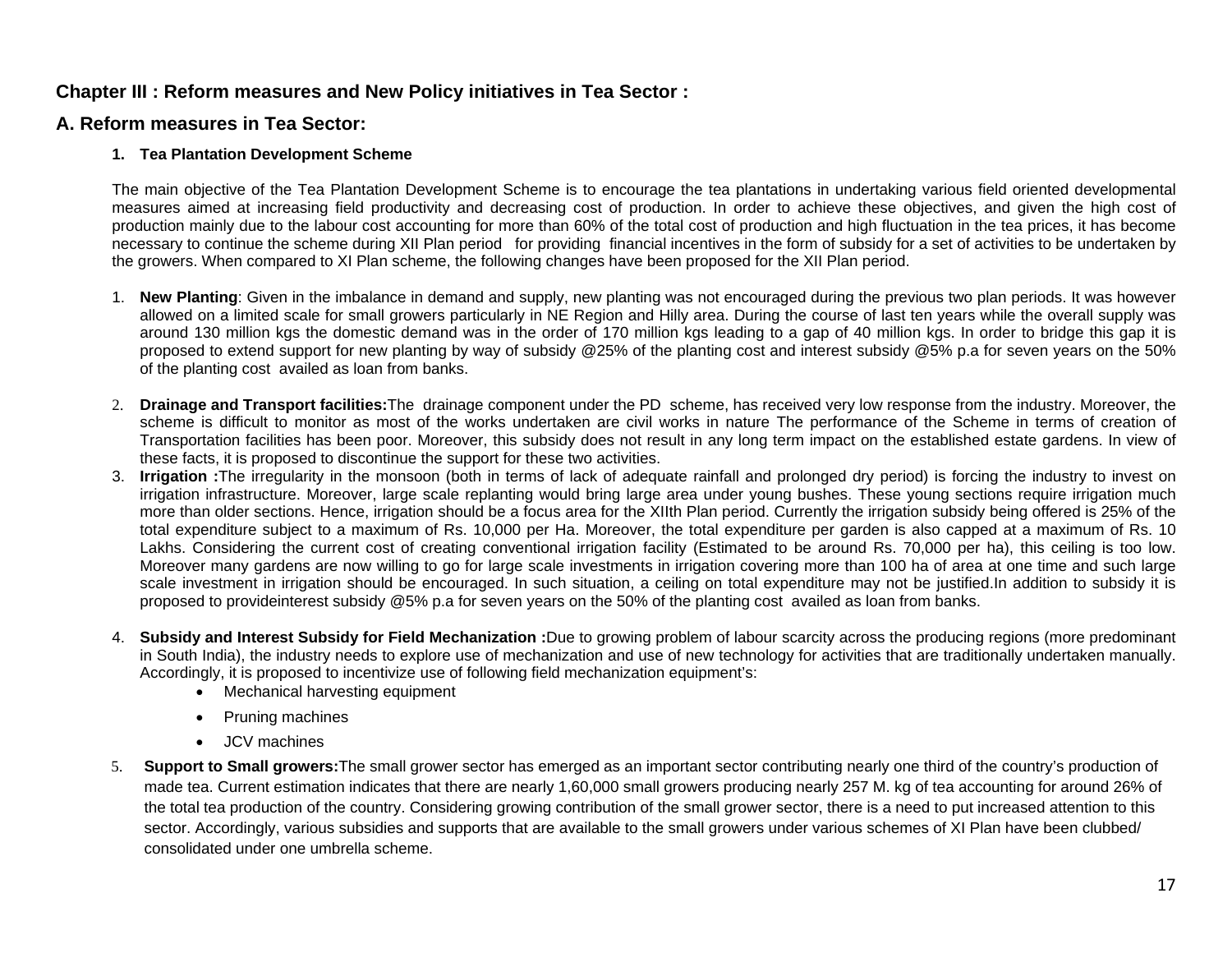- 6. **SPTF** : Special Purpose Tea Fund was formulated for assisting the tea gardens in undertaking replanting, replacement planting and rejuvenation of old aged tea bushes so that the industry becomes more viable, competitive and financially sustainable.A major deterrent to producers for undertaking uprooting and replanting on regular basis is the large actual costs involved in the activity. In addition to the actual costs involved in carrying out uprooting and replanting and subsequent maintenance required to nurture the young section, the producers also get deterred by the resulting crop losses during the initial period of 5-6 years. SPTF tried to address this issue by extending a loan component in addition to subsidy component. However, the loan component has not received adequate response and the cost of administering the loan component hasbecome quite high. The performance of the scheme has been critically reviewed by the CAG and recommended for adequate compensation of the crop loss due to uprooting. Keeping this in view it is proposed to modify the existing scheme with additional features as under:
	- a. *Withdrawal of loan and introduction of interest subsidy:*an interest subsidy of 5% may be introduced for a term loan that a tea garden can take from any scheduled commercial bank for undertaking the activities.. The term loan should have tenure of 7 years, and the pay out of interest subsidy would commence from 1st anniversary of the release of the loan amount till full repayment over 7 years.
	- b. *Introduction of a Crop Loss Subsidy:*It is proposed to reimburse 100% of the net crop loss value as Crop Loss Subsidy by taking into account the actual cost or production, net average sale price for each tea growing region and the net crop loss suffered by individual garden after factoring in the crop gained during the gestation period.
	- c. *Encourage gardens to have own nursery:* Use of good quality planting materials as prescribed by research institutions have a lasting impact on the long term sustainability of the industry. In order to encourage tea gardens establishing their own nurseries, it is proposed to advance 25% of the subsidy up front out of the total subsidy payable under the scheme on completion of replanting.
	- d. *Introduction of a graded subsidy* in order to encourage producers going for accelerated uprooting and replanting it is proposed to introduce graded subsidy rates as shown in the following table:

| <b>Uprooting Percentage</b> | <b>Subsidy Rate</b> |
|-----------------------------|---------------------|
| Up to $1\%$                 | No Subsidy          |
| $>1$ to 2 %                 | 25%                 |
| $>2$ to 3 %                 | 30%                 |
| $>3$ to 4 %                 | 35%                 |
| Above 4%                    | 40%                 |

*e. Relaxation of age limit for closed tea gardens:*The age limit may be relaxed in case of gardens that were closed and abandoned for three consecutive years immediately prior to the year of application. In case of such gardens, age would not be a factor for sanction and release of subsidy provided TRA/ UPASI-TRF certifies uprooting and replanting as the best option for revival of the concerned section.

With the introduction of the two additional subsidy components interest subsidy and crop loss subsidy), the overall share of support would range from 31% to 43% of the total costs, depending on the % area taken up for uprooting and replanting by the concerned producer. It is felt that this level of support would be necessary to motivate the gardens to come forward and participate in the scheme in larger numbers so that significant impacts can be made on the industry-wide age profile of the bushes and the resultant yield and quality of tea production in the country.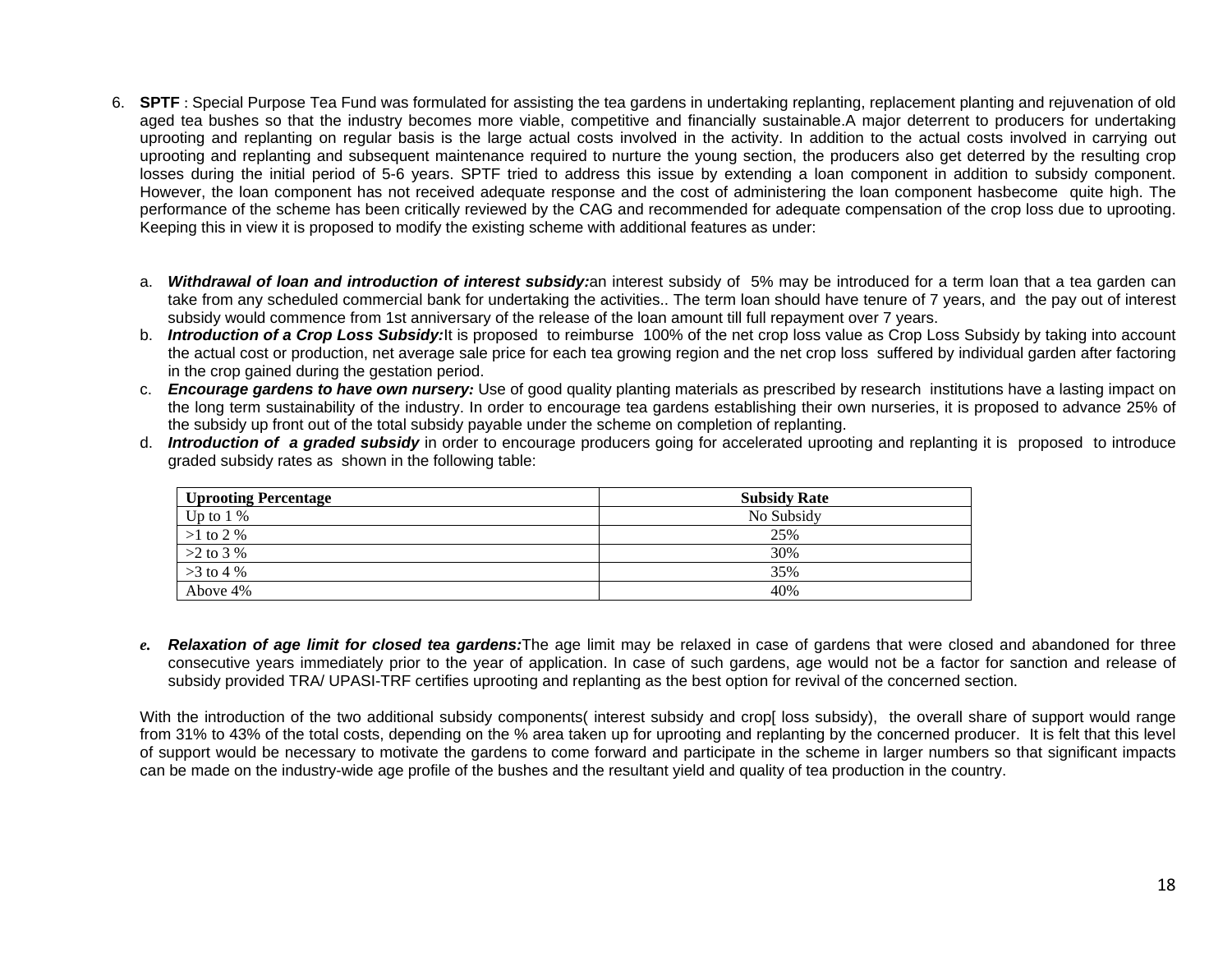#### **2. Tea Quality Upgradation and Product Diversification Scheme (QUPDS)**

The main objective of QUPDS is to serve as a catalyst for tea factories/ blending/ packaging units to undertake investments in modern technologies/ processes (either for expansion or for replacement), which would eventually enable quality improvement, and higher realizations through the production of better quality/ value added teas. The overall objective of the scheme is to encourage following activities:

• Factory related activities

- Modernization of the processing factories by replacement of old and worn out machinery
- Value addition by way of creating additional infrastructure for cleaning and blending and packaging facilities
- Quality assurance certification ISO/HACCP and Organic Tea Certification
- Product diversification production of orthodox tea, green tea and specialty teas etc
- Incentive for Orthodox Tea production in order to increase production of exportable tea

#### *Orthodox subsidy scheme*

Orthodox subsidy scheme would have to be continued in order to encourage producers to produce larger quantity of orthodox tea. It has been noted from the two studies conducted by the Board through two independent agencies, that orthodox producers are not getting adequate price advantage that can compensate for the additional costs involved in producing orthodox tea..

Considering the above factors, it is proposed to consider the following rate of subsidy during XII Plan period.

(a) Increase the rate of subsidy on leaf and dust grades from Rs.3 and Rs.2 to Rs.4 and Rs.3, increase in incremental production subsidy to Rs.l 0, and subsidy on export of Rs.7. This would mean a total subsidy package of Rs.267 crores and if the export subsidy is decreased in the same package to Rs.5 instead of Rs.7, it will be Rs.265 crores.

(b) Keeping the subsidy element same ( as is now) for leaf and dust of Rs.3 and Rs. 2 respectively, but increase incremental production subsidy to Rs.10 and exports subsidy to Rs.7, it would be RS.205 crores and keeping orthodox export subsidy to Rs.5 in the same combination, it would be Rs.203 crores.

#### **3. Small Growers Development Scheme**

Giving due considerations to the special needs of the small growers sector and increasingly important role the sector is playing in the Indian tea industry, a separatededicated scheme has been proposed for the sector with various sub-components covering all aspects of development for the sector.

Many of the benefits enshrined under this new scheme are already available as part of the XI Plan PDS. However, we have made some changes in the ceilings and quantum of subsidy based on the legitimate demands of the industry and general escalation in cost of equipment and implements.

#### **4. Market Promotion Scheme**

There is a continuing need for the Tea Board's intervention in promoting the Indian Tea Exports. Also, in the domestic Market, given the competition that tea faces from other beverages, 'generic' promotion of tea is required. Thus, there is a need for continuance of Market Promotion efforts in the 12th Plan period. Activities proposed to be supported under the Market Promotion Scheme under 12th Plan have been highlighted below :

**Infra structure creation:** Designated Tea Parks, fully developed well served and serviced basic infrastructure meant for tea units engaged in activities of processing, blending, tea bagging, storing, warehousing etc. for the purpose of exports are proposed. Core infra structure may include internal road, power facilities, water supply, R & D centre etc.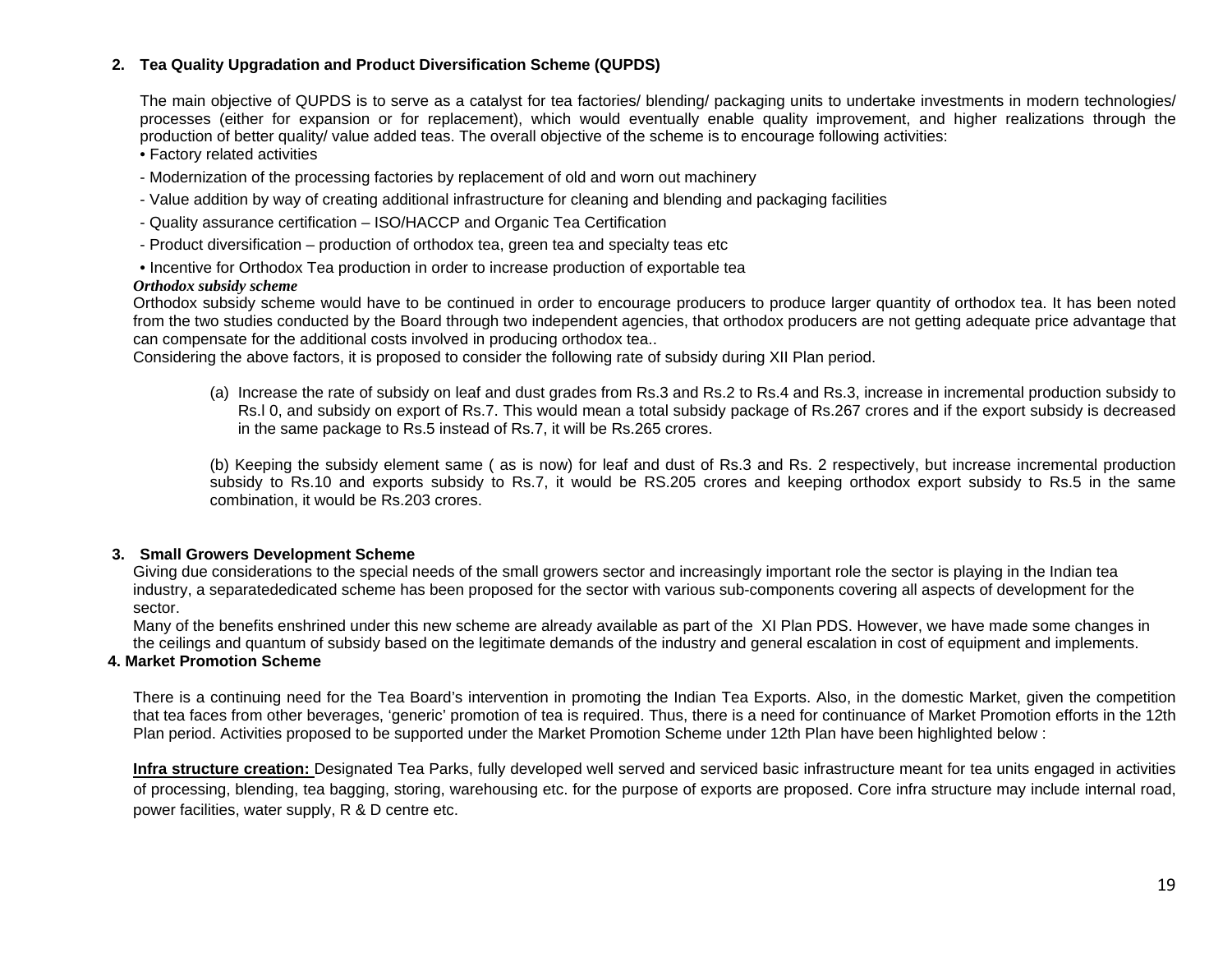**Brand Promotion ( Promotion Scheme for Packaged Tea or Indian Origin ):**The Scheme is intended to promote teas of Indian origin. The Scheme covers all the Indian companies/exporters marketing Indian brands in packets less than 1 kg and would be applicable for the categories like showroom, promotional campaign, in store demonstration, website development, inspection charges, etc.

**Brand equity, IPR/GI protection and related legal activities:**In order to increase the brand equity and protection of GI/IPR of Indian tea and in particular, the origin teas like Darjeeling, Assam, Dooars-Terai, Nilgiris, Kangra etc it is essential to administer these marks/logos and stop misuse of such treasured Indian origin names internationally. Efforts to register these GI's in various jurisdictions and fight legal battles against infringement of Indian logos/marks need to be continued.

#### **Promotional activities:**

**Domestic Promotion**- In order to increase domestic consumption of tea and sustain a demand pull in the domestic scenario it is essential to continue with media campaign, fairs/exhibitions, advertisement/sponsorship etc.

**Incentive to Exporters/Associations**- The activities like transport subsidy, Export Promotion Support to the exporters and associations etc are very important for their continuance in particular the support under transport subsidy (ICD Amingaon) provides an incentive to the exporters for the loss incurred due to empty haulage of containers from Amingaon to Haldia. Export Promotion Support by way of providing air travel reimbursement, sharing a part of overseas Buyer-Seller meets participation in fairs/exhibitions etc by the exporters provide a positive impact on export activities and to help increasing market share.

**Overseas Promotion :**Activities like membership of Tea Councils, overseas promotion in Japan etc will continue to have good significance on increasing market shares in the overseas markets. Joint Overseas Promotion by way of 5-5-5 Project in 5 countries assumes great importance in the matter of India Brand Promotion in the potential markets in Russia, USA, Kazakhstan, Iran and Egypt.

**Trade Related Activities:** Trade related activities like Deputation-Delegation both outbound and inbound, participation in International Fairs/Exhibitions, organizing Semimar/Conference like India International Tea Festival, conducting market research in various potential countries, building up tea infra structure by way of Tea Park/Warehouse etc will continue to remain thrust areas in order to have close interaction with the overseas importers and increase market share and develop new markets abroad as also to facilitate Indian tea industry to improve quality image and attraction.

**Publicity Materials:** PR activities through various gift materials, tea caddies/carton/chestlets etc together with releasing advertisements on Indian Tea in printing media/publications have always been found to be an effective vehicle for promotional publicity, both in domestic market and abroad. Hence these activities are very well justified to continue in the  $12<sup>th</sup>$  Plan period.

**Freight Equalisation Subsidy:** Unlike in Sri Lanka Indian tea exporters do not have the direct shipment from the country itself. They have to incur a huge additional cost due to loading through feeder vessels to Sri Lankan port first. This has been a long standing grievance from the Indian tea exporters. In order to increase price competitiveness of Indian tea exports it is proposed to assist them by providing a subsidy / assistance.

**Logo administration and quality assurance:**Logos of Indian origin tea such as Darjeeling, Assam, Dooars-Terai, Nilgiris etc together with India Tea are registered as GI /CTM in India and also overseas under various country regulations. It is proposed to attach some minimum quality benchmark on organoleptic and chemical parameters of such tea for usage of these logos and administer the system accordingly. This will involve constant monitoring/checking of the quality through inspection.

**Assistance for setting up Tea Boutiques :**In order to showcase diversified product range of Indian tea Tea Boutique is considered an important promotional vehicle where tea on consumer preference can be spot sampled and sold across to potential buyers and tea connoisseurs. While Tea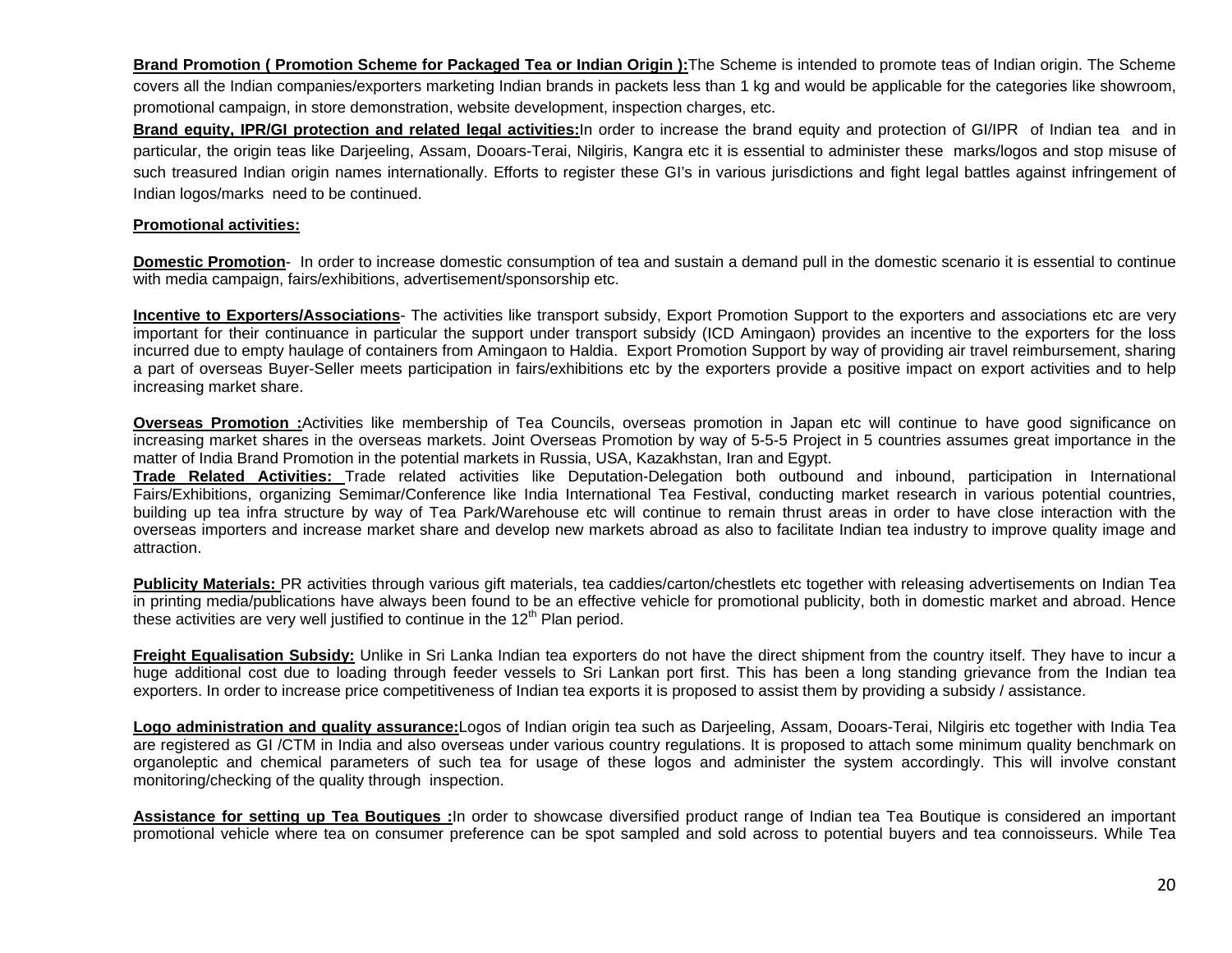Boutiques have been already popular internationally, it is proposed that assistance to set up such boutiques with the basic infra structure be provided to the exporters and some scheme be formulated.

**Tea Campaign :** Sustained tea promotions by way of media campaigns aimed at popularizing the positive aspects of tea and in a manner made specially interesting to the youth, is the need of the hour, both for the overseas and the domestic market. Apart from extolling the positive health benefits, the other positive social attributes associated with tea such as camaraderie, friendship, bonding etc can be explored. The style quotient of tea which is on an upward swing in the niche markets and in the niche segments of many societies should be exploited while also popularizing it as a preferential beverage choice of the youth with health and beauty aspects being stressed on. A 360 degree advertising and media blitzkrieg on a sustained level over the years would go a long way in popularizing this amazing beverage- India Tea.

#### **5. Plantation workers welfare and Training Scheme(Human Resource Development Scheme)**

There are various schemes run by state and central govt. that cater to the various labour welfare related activities aka education, drinking water, sanitation, health, etc., currently being covered under Tea Board schemes. At the same time, it has also been observed that it has become financially unviable for the tea industry to continue to bear the social cost burden in their garden estates. Considering the same, our key recommendation on the proposed scheme for HRD are as follows:

- 1. HRD Scheme to cater only human resource development activities and training of Tea plantation workers
- 2. Creation of a separate trust or an agency under the aegis of the Tea Board to look after:
	- a. Housing facilities under Indira AwasYojana
	- b. Sanitation facility under Total Sanitation Campaign
	- c. Safe drinking water under Swajaldhara
	- d. Health under National Rural Health Mission (NRHM),
	- e. Educational facilities under SarvaSikshaAbhiyan
	- f. Formation of SHG under SJSY
- 3. Focus on Training Programmes

#### **6. Scheme for Monitoring the implementation of Regulatory provisions of Tea Act.**

There are certain regulatory and compliance related activities of Tea Board that are not covered under any scheme. Such activities include the following:

- • **Mandatory check- mechanism to ensure quality of tea meant for export from India**
	- Mandatory Checking of each consignment before its shipment from India destined for selected countries like, Japan, Germany, United Kingdom, Russia, U.S.A., Iraq, Iran and A.R.E.
	- **☞** Mandatory Checking of consignments <u>below certain level of unit FOB export pric</u>e.

Export of tea from India is, at present, regulated /monitored under the provisions of the **Tea (Distribution and Export) Control Order 2005** which has been notified in supersession of the earlier order viz:- the Tea (Distribution and Export) Control Order 1957. The **standard of quality of tea to be exported** from India shall **conform** to the specifications of black tea, green tea etc as **indicated in the above mentioned**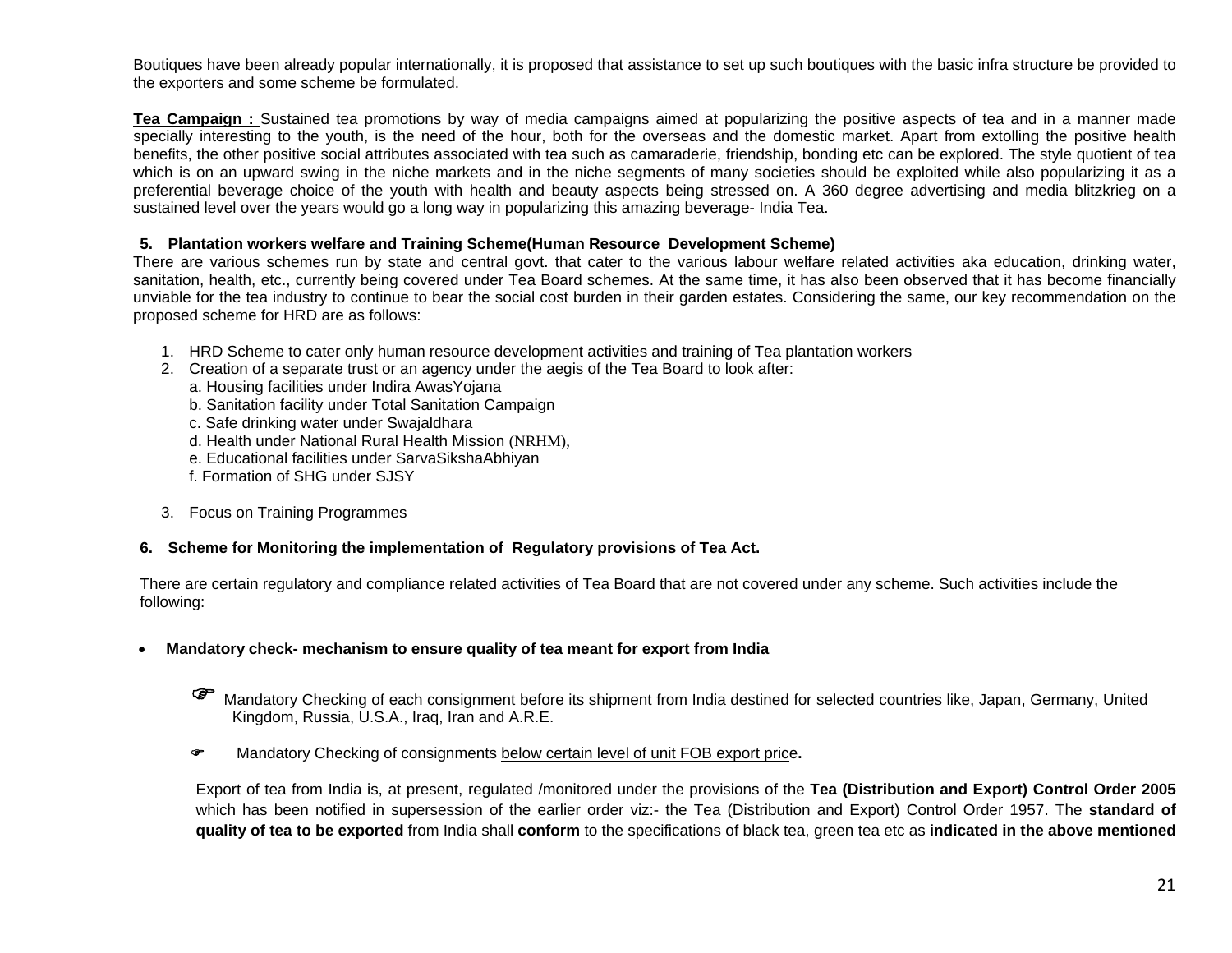**order of 2005**. Apart from the above standard of quality of tea, tea **exporters are prohibited** from exporting tea in which the maximum level of metallic contaminants, pesticide residue etc. **exceed the level** as indicated in Para 2(v) of the aforesaid order.

- • **Mandatory check mechanism to ensure supply of quality Green leaf to the manufacturer and the process of manufacturing quality tea for the consumers.**
- **To introduce regular monitoring mechanism of checking of Tea Waste generated at the factory level to ensure maintenance of quality tea at the factory.**
- **To introduce Region wise / State wise study on the status of the tea estates / tea manufacturing factories.**
- **To undertake a Micro level study on the extent of implementation of the different regulatory provisions of Tea Act and Control Orders.**
- **To undertake a Region wise / State wise assessment of extent of programme implementation by the beneficiaries under different schemes of Tea Board, its impact & economic analysis.**
- • **To study the cost of production of tea leaf of the small grower vis-à-vis by estates and cost of manufacturing of made tea by the Estate Factories / Bought Leaf Factories & Co-operative factories.**
- **Strengthening of e-auction and bringing other allied activities under electronic platform.**

Tea Board needs to strengthen following functional areas, in order to become a more effective development and regulatory agency:

- Cost accounting: Tea Board has to rely extensively on external agencies for undertaking studies on cost structure, cost competitiveness, etc of tea industry on a regular basis. It needs to have an in-house cost accounting cell for undertaking such exercises.

- Economics & Policy Research Unit: For effective planning and policy formulation for the industry, an in-house economics and policy research cell should be part of Tea Board's internal structure. This cell should carry out high level policy research, best practice studies in terms of policies and planning, and provide specific periodic recommendations to the authorities in terms of suggested policy interventions.

- HRD Cell: Human Resource Development is a crucial function. Tea Board currently does not have any HRD cell. The same should be created in order to effectively monitor and implement HRD Scheme related initiatives and activities.

#### **7. Research and Development Schemes**

The activities covered under this scheme includes – meeting recurring expenditure on some of the identified items of TRA and UPASI-TRF, upgradation of DTR&DC, supporting research projects of Tea Research Institutes and other recognized Institutes on quality up- gradation, Integrated Pest and Disease Management, value addition and product diversification, nutrition management, tea and human health, setting up of quality control laboratories etc.

**(A) Ongoing Research Schemes :**The research schemes that have been initiated during the XI Plan period are under various stages of completion and some of the schemes are to be continued for one or two years of the XII plan period for their completion.

**(B) Justification for continuation during XII Plan:** Long term Research is necessary for developing and improving the techniques for modernization of processing, as well as, for finding answers to emerging constraints and limitations. Streamlining and strengthening of the research and creating suitable mechanism to ensure that research remains responsive and in tune with the time is cardinal for future progress and growth of the industry.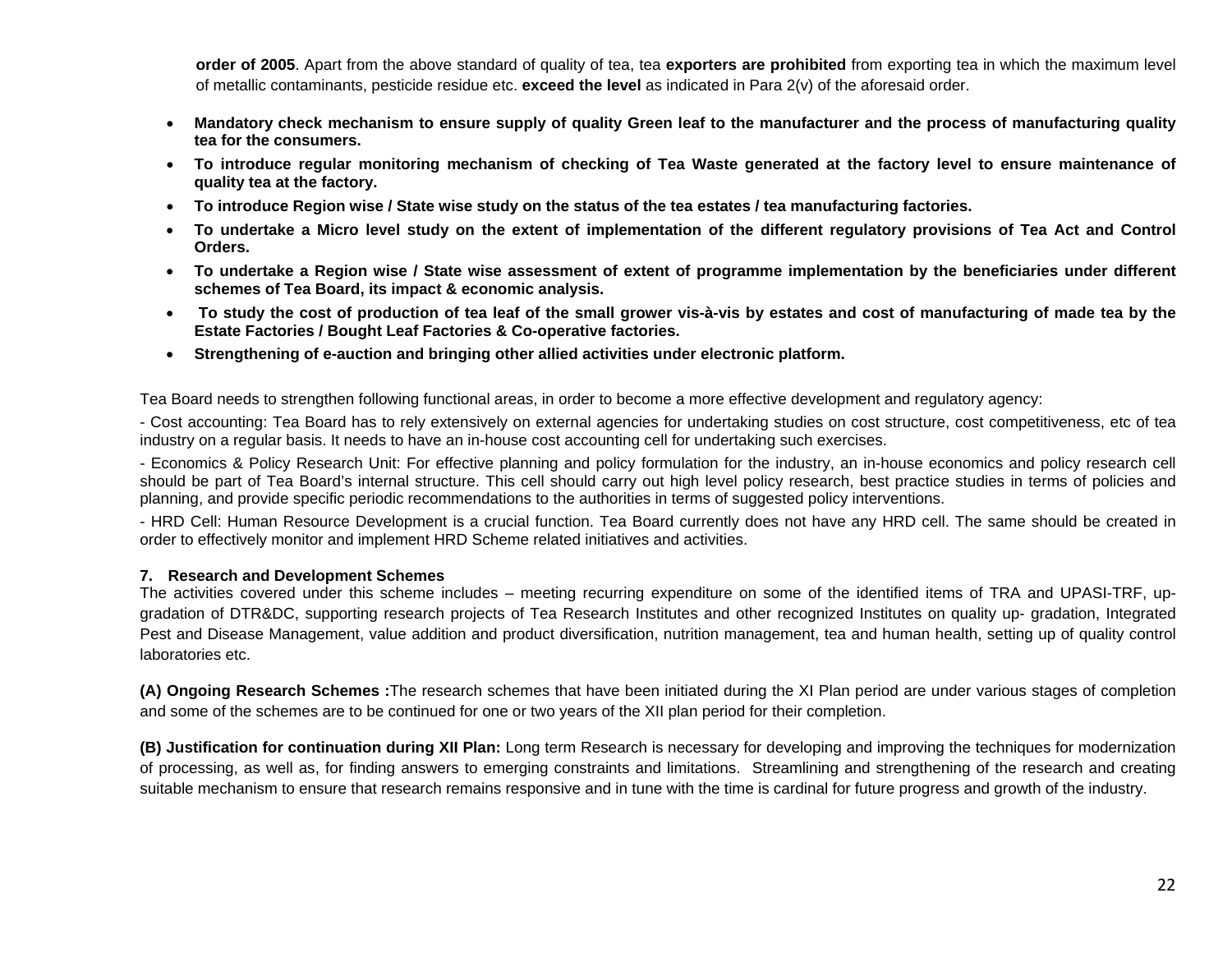# **CHAPTER IV - REVIEW OF SCHEME WISE PERFORMANCE DURING 2007-11 AND 2011-12 (April 11- November 2011**) TEA BOARD

#### Department of Commerce

**CHAPTER IV - REVIEW OF SCHEME WISE PERFORMANCE DURING 2007-11 AND 2010-11(April 2011-November 2011):TEA BOARD** 

| SI          | Name of the XI             | XI Plan | XI Plan Physical                         | <b>Achievements</b> |                | <b>Targets</b> |            | Achievements-2011-12 |                                 |
|-------------|----------------------------|---------|------------------------------------------|---------------------|----------------|----------------|------------|----------------------|---------------------------------|
| <b>No</b>   | <b>Plan Schemes</b>        | outlay  | <b>Major Targets</b>                     |                     | 2007-11        |                | 2011-12    |                      | (Upto $30^{th}$ November, 2011) |
|             |                            |         |                                          |                     | (Four Years)   |                |            |                      |                                 |
|             |                            |         |                                          | Fin                 | Phy            | Fin            | Phy        | Fin                  | Phy                             |
| $\mathbf 1$ | <b>PDS</b>                 |         | New Planting 7450 ha                     |                     | 3084.72 ha     | 13.00          | 2000 ha    | 7.00                 | 250 ha                          |
|             |                            | 55      | Irrigation & Drainage-7900 ha            | 25.29               | 9521.89 ha     |                | 1500 ha    |                      | 1450 ha                         |
|             |                            |         | SHGs of small growers-212 nos            |                     | <b>227 Nos</b> |                | 60 nos     |                      | $10$ nos                        |
| 1.1         | <b>SPTF (Subsidy)</b>      | 200     | Replanting 32560 ha                      | 91.68               | 18691.11 ha    | 60.00          | 9000 ha    | 22.00                | 2922 ha                         |
|             |                            |         | Rejuvenation 8432 ha                     |                     | 6621.00 ha     |                | 1500 ha    |                      | 444 ha                          |
| 1.2         | <b>SPTF (Capital)</b>      | 61      |                                          | 60.00               |                | 1.00           |            | 0.00                 |                                 |
| 2.1         | <b>QUPDS</b>               |         | <b>Factory Modernization 349 units</b>   | 85.28               | 854 units      | 42.00          | 80 units   | 26.90                | 239 units                       |
|             |                            | 130     | <b>Value Addition-147 units</b>          |                     | 80 units       |                | 10 units   |                      | 15 units                        |
|             |                            |         | Quality certification- 100 units         |                     | 155 units      |                | 10 units   |                      | 22 units                        |
| 2.2         | <b>Orthodox</b> Production | 100     | 380 m kgs                                | 57.37               | 306 m.kg       | 33.00          | 100 m.kg   | 27.00                | 75 m.kg                         |
| 3           | <b>MPS</b>                 | 119     | Fairs & Exhibitions- 100 Nos.            | 89.47               | 113 Fairs      | 15.00          | 20 Fairs   | 11.50                | $2 (I) + 8 (D) Fairs$           |
|             |                            |         | Transport subsidy ICD Amingaon128 m.kg   |                     | 100.26 m.kg    |                | 24 m.kg    |                      | $-m.kg$                         |
| 4.          | <b>HRD</b>                 | 50.0    | (i)Health care                           | 15.26               |                | 5.00           |            |                      |                                 |
|             |                            |         | Drinking water-5000 units                |                     |                |                |            | 2.80                 |                                 |
|             |                            |         | Sanitation-10,000 units                  |                     |                |                | 1000 units |                      | $\underline{0}$                 |
|             |                            |         | Capital grant to Hospitals / clinics -45 |                     | 29             |                | 10 units   |                      | 1 units                         |
|             |                            |         | ii.Education:                            |                     |                |                |            |                      |                                 |
|             |                            |         | Educational stipend / uniforms           |                     |                |                |            |                      | 500 students                    |
|             |                            |         | /book grants etc-50000 students          |                     | 39547          |                | 10,000     |                      |                                 |
|             |                            |         | Capital grant to schools & hostels-      |                     |                |                |            |                      | 1 units                         |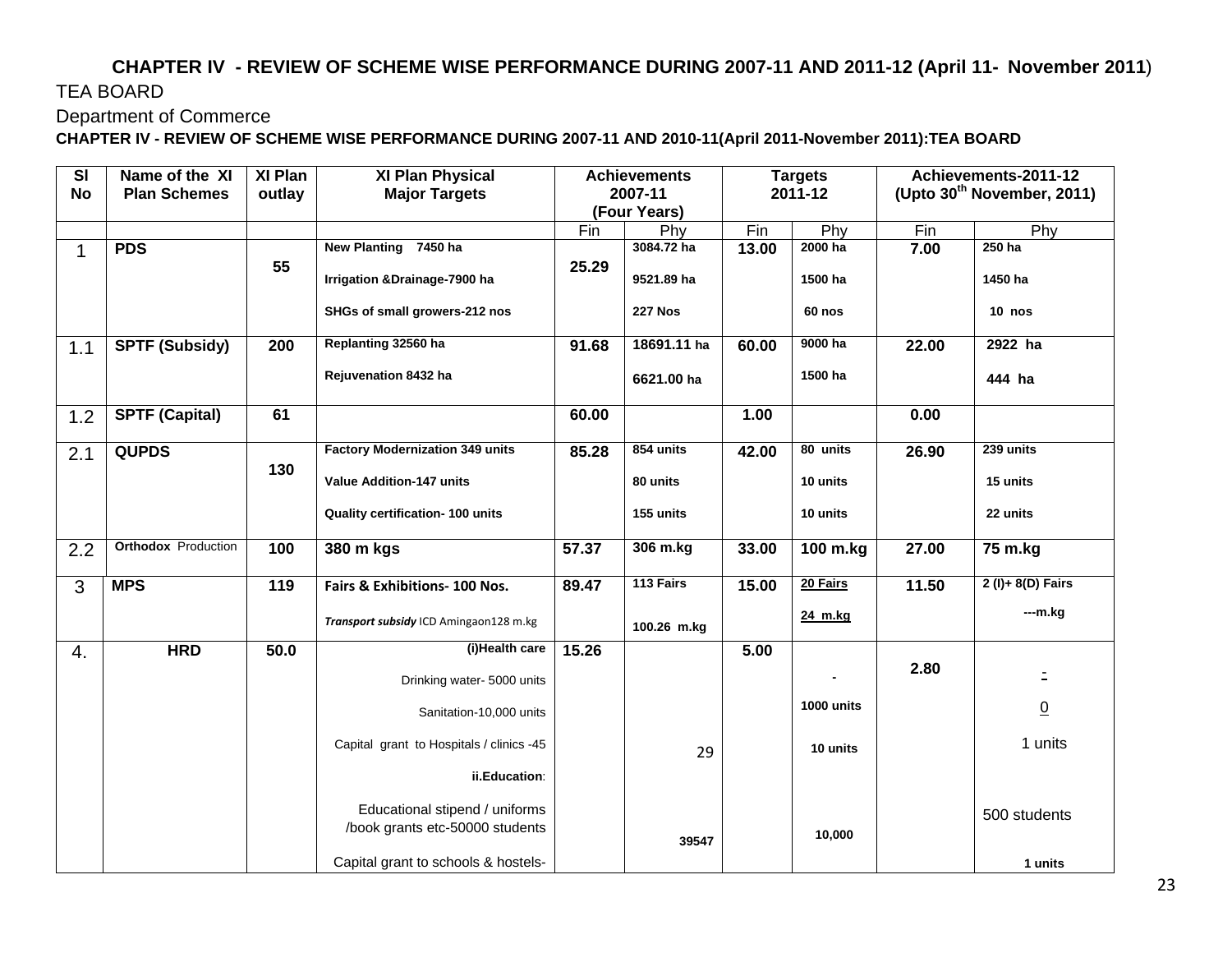|   |                |     | 45 units<br>Assistance for organizing Bharat<br>Scouts and Guides &sports activities in<br>plantation Districts-5500 students<br>iii.Training |        | 16<br>5336 |        | 10units<br>1000 |        | 700 students         |
|---|----------------|-----|-----------------------------------------------------------------------------------------------------------------------------------------------|--------|------------|--------|-----------------|--------|----------------------|
|   |                |     | Training of small growers+workers-                                                                                                            |        |            |        |                 |        |                      |
|   |                |     | 10,000 workers                                                                                                                                |        | 45191      |        | 2000<br>workers |        | 700<br>persons       |
|   |                |     | Training of garden managers-2500<br>persons                                                                                                   |        | 1350       |        | 200<br>persons  |        | 300<br>persons       |
|   |                |     | Training of Extension service providers<br>to SHGs-424 trainers                                                                               |        |            |        | 170             |        | ---                  |
|   |                |     | Planters Productivity councils-                                                                                                               |        | 234        |        | trainers        |        | persons<br>10<br>no. |
|   |                |     | 15 Nos                                                                                                                                        |        | 23         |        | 15 Nos          |        | 39(823)              |
| 5 | <b>R&amp;D</b> | 85  |                                                                                                                                               | 104.74 |            | 12.00  |                 | 5.25   |                      |
|   | <b>Total</b>   | 800 |                                                                                                                                               | 529.09 |            | 180.00 |                 | 102.45 |                      |